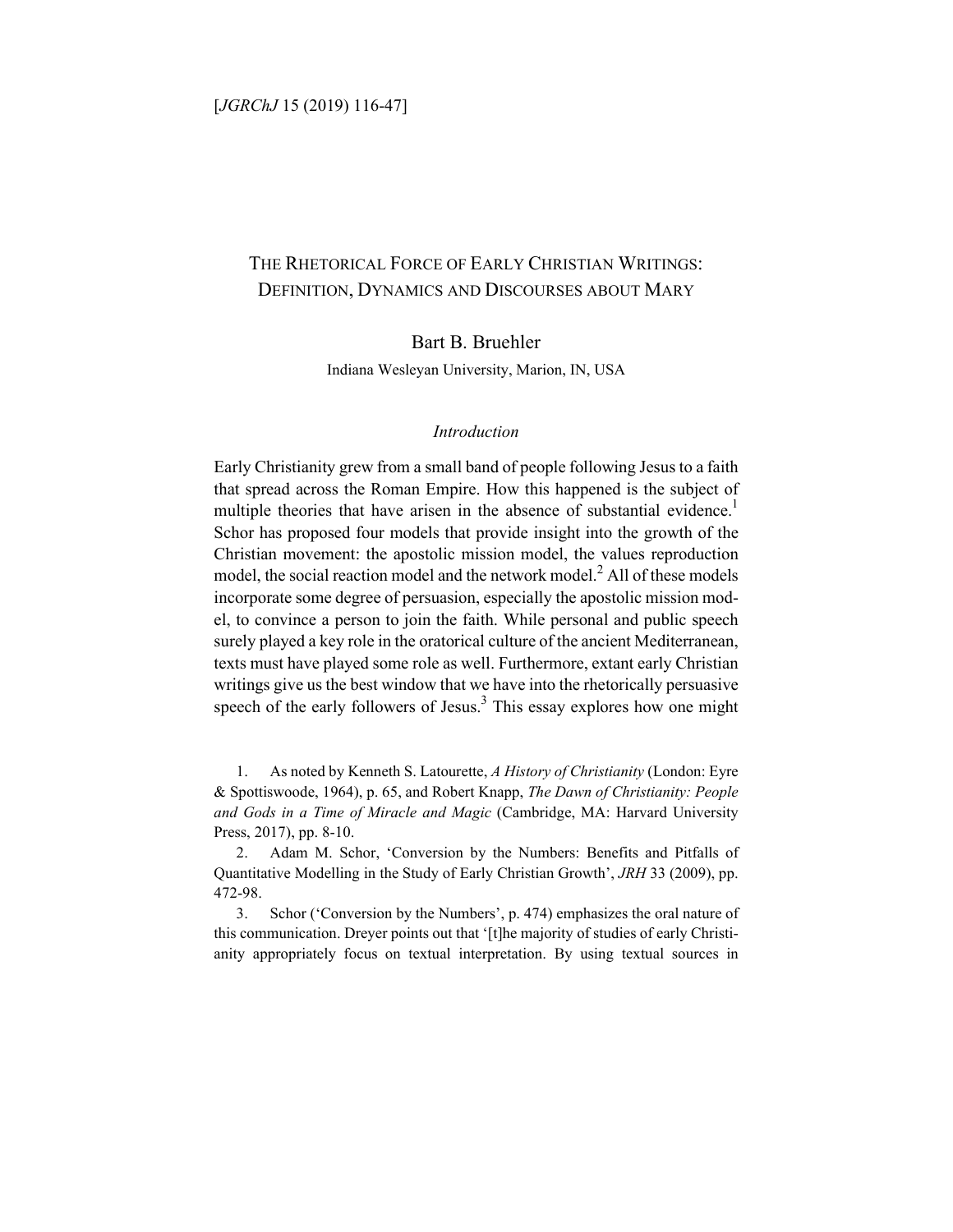analyze the rhetorical force of early Christian writings, especially those that became canonical, with the tools and insights of Sociorhetorical Interpretation (SRI). SRI draws upon the insights of various interpretive approaches and criticisms, puts them into dialogue and adds some of its own distinctive elements to provide a flexible and multifaceted interpretive analytical framework that sheds new light on the texts of the New Testament and provides a fresh way to reconceptualize and describe the growth of early Christianity in light of its development as a rhetorical culture in the Mediterranean milieu.<sup>4</sup>

#### *Defining Rhetorical Force*

Rhetorical force is the final component of sociorhetorical commentary on sacred texts, $5$  but it was incorporated late in the development of the sociorhetorical analytic. SRI began as an exploration of the various textures of scriptural texts—innertexture, intertexture, social-cultural texture, ideological texture and sacred texture—that built upon foundational work in rhetoric and the New Testament.<sup>6</sup> These textures were not the only analytical components of

combination with sociological and quantitative modelling, new lines of enquiry open up'. See Wim A. Dreyer, 'The Amazing Growth of the Early Church', *HvTSt* 68 (2012), pp. 1-7 (6).

4. Vernon K. Robbins, *The Tapestry of Early Christian Discourse: Rhetoric, Society and Ideology* (New York: Routledge, 1996), pp. 240-41. SRI takes a rhetorical-cultural approach to synthesizing New Testament theology in a history-of-religion framework similar to that argued for by Heikki Räisänen, *Beyond New Testament Theology: A Story and a Programme* (London: SCM Press, 2000), pp. 160-81.

5. For examples, see how rhetorical force serves as a summative analysis of the meaning and impact of an entire book, such as Roy Jeal, *Exploring Philemon: Exploring Freedom, Brotherhood, and Partnership in the New Society* (Rhetoric of Religious Antiquity, 2; Atlanta: SBL, 2015), pp. 203-10, or of major portions of a book, such as B.J. Oropeza, *Exploring Second Corinthians: Death and Life, Hardship and Rivalry* (Rhetoric of Religious Antiquity, 3; Atlanta: SBL, 2016).

6. For these textures, see Vernon K. Robbins, *Exploring the Texture of Texts: A Guide to Sociorhetorical Interpretation* (Harrisburg, PA: Trinity Press International, 1996). The work of Amos Wilder and George Kennedy both informed the early development of SRI, especially Wilder's *The Language of the Gospel: Early Christian Rhetoric* (New York: Harper & Row, 1964) and Kennedy's *New Testament*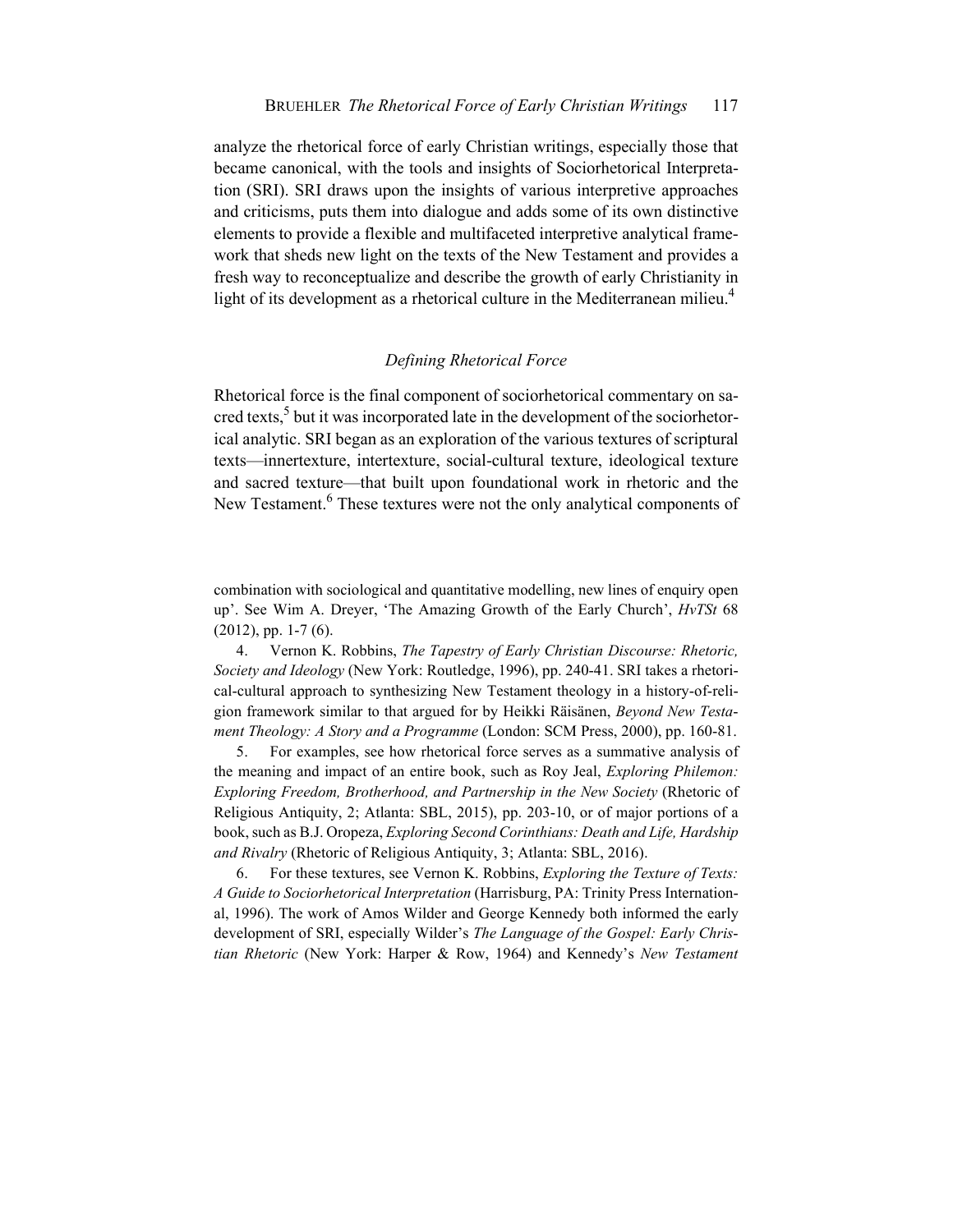SRI. For example, narrative criticism, intertextuality, social-scientific approaches and ideological criticism were all widely incorporated, but SRI distinguished itself by seeking to put the various textures into dialogue with one another for a more holistic and interactive analysis.<sup>7</sup> This fostered a number of early studies, but the framework did not remain static. Instead, SRI pushed forward by developing the analytical tool of rhetorical dialects, or rhetorolects, in early Christianity: wisdom, prophetic, miracle, priestly, apocalyptic and pre-creation.<sup>8</sup> Each rhetorical dialect carries a cluster of characteristic images, figures, storylines and arguments that could be called upon by a speaker/author. At a later step in this maturing process, the SRI analytic incorporated the analysis of the graphic or pictorial persuasiveness of a text under the label 'rhetography'.<sup>9</sup> Finally, as a summative closing of sociorhetorical analysis, commentators consider the wide-ranging possibilities of the rhetorical force of a passage. Rhetorical force organizes a particular cluster of rhetorical moves gleaned from the analysis of graphic persuasion, the configuration of elements in various textures and the strategic blending of selected rhetorolects and considers how these elements may have influenced various audiences that might have heard (or read) this text.

Rhetorical force as a culminating phase of sociorhetorical analysis arose out of observations regarding the rhetorical power authors could wield when reconfiguring previous traditions. Early in the formulation of SRI,

*Interpretation through Rhetorical Criticism* (Chapel Hill: University of North Carolina Press, 1984).

7. Robbins, *Tapestry of Early Christian Discourse*, pp. 11-13.

8. Vernon K. Robbins, 'Beginnings and Development in Sociorhetorical Interpretation' (http://www.religion.emory.edu/faculty/robbins/Pdfs/SRIBegDevRR A.pdf). These rheterolects are somewhat analogous to the 'trajectories' through early Christianity proposed by Robinson and Koester. See James M. Robinson, 'Introduction: The Dismantling and Reassembling of the Categories of New Testament Scholarship', in James M. Robinson and Helmut Koester, *Trajectories Through Early Christianity* (Philadelphia: Fortress Press, 1971), pp. 1-19 (14-18).

9. Vernon K. Robbins, *The Invention of Christian Discourse: Volume 1* (Rhetoric of Religious Antiquity Series, 1; Blandford Forum, UK: Deo Publishing, 2009), pp. 16-17, and Vernon K. Robbins, 'Rhetography: A New Way of Seeing the Familiar Text', in Clifton C. Black and Duane Watson (eds.), *Words Well Spoken: George Kennedy's Rhetoric of the New Testament* (Waco, TX: Baylor University Press, 2008), pp. 81-106.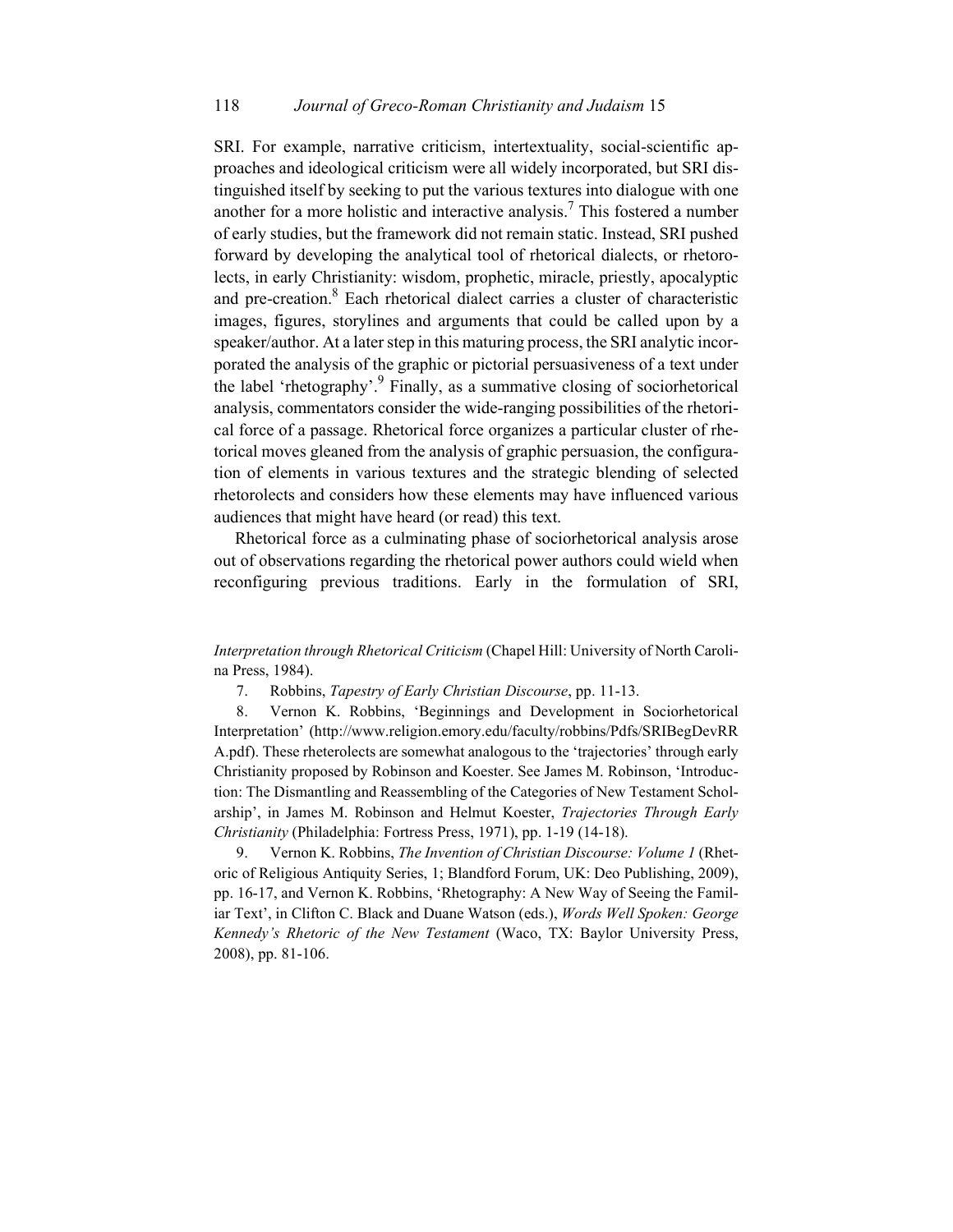'reconfiguration' was analyzed within intertexture as the 'restructuring of antecedent traditions' to explore how the author/speaker used traditions and concepts dialogically within their own rhetorical aims—a common consideration in intertextuality.<sup>10</sup> Early Christian texts configure a variety of culturally embedded rhetorical and conceptual packages, often labelled topoi, to create a framework for their arguments and to make those arguments convincing and convicting.<sup>11</sup> Often, such topoi would be deployed within enthymemes, where the text implies or the audience supplies reasoning that is required to make full sense of verbal argumentation or narrative progression.<sup>12</sup> Such reasoning could be embedded in topoi or in the larger networks of meanings supplied by rhetorolects. When SRI expanded into the analysis of rhetorolects, this attention to reconfiguration was energized by the influence of

10. Robbins, *Tapestry of Early Christian Discourse*, pp. 107, 123-24. This is a core component of most studies of intertextuality. See Daniel Boyarin, *Intertextuality and the Reading of Midrash* (ISBL; Bloomington: Indiana University Press, 1990), pp. 22-38, and Christopher D. Stanley, 'Rhetoric of Quotations', in B.J. Oropeza and Steve Moyise (eds.), *Exploring Intertextuality: Diverse Strategies for New Testament Interpretation of Texts* (Eugene, OR: Wipf and Stock, 2016), pp. 42-62.

11. On the role of topoi in rhetoric generally, see Sara Rubinelli, 'The Ancient Argumentative Game: τόποι and *loci* in Action', *Argumentation* 20 (2006), pp. 253- 72 (255), and Johan C. Thom, '"The Mind is its Own Place': Defining the Topos', in John T. Fitzgerald, Thomas H. Olbricht and L. Michael White (eds.), *Early Christianity and Classical Culture: Comparative Studies in Honor of Abraham J. Malherbe* (NovTSup, 110; Leiden: Brill, 2003), pp. 555-73. On the role of topoi in SRI, see Vernon K. Robbins *et al.* (eds.), *Foundations for Sociorhetorical Exploration: A Rhetoric of Religious Antiquity Reader* (Rhetoric of Religious Antiquity, 4; Atlanta: SBL, 2016), pp. 77-150.

12. On the role of topoi in enthymemes, see Eugene E. Ryan, *Aristotle's Theory of Argumentation* (Montreal: Bellarmin, 1984), pp. 48-49. For the use of enthymematic analysis within SRI, see Vernon K. Robbins, 'From Enthymeme to Theology in Luke 11:1-13', in Richard P. Thompson and Thomas E. Phillips (eds.), *Literary Studies in Luke–Acts: Essays in Honor of Joseph B. Tyson* (Macon, GA: Mercer University Press, 1998), pp. 191-214. Robbins's analysis of enthymemes as truncated syllogisms is criticized by David E. Aune, 'The Use and Abuse of Enthymeme in New Testament Scholarship', *NTS* 49 (2003), pp. 299-320. Robbins is more interested in the various permutations of argumentation, while Aune wants to keep the enthymeme anchored in the ancient rhetorical tradition.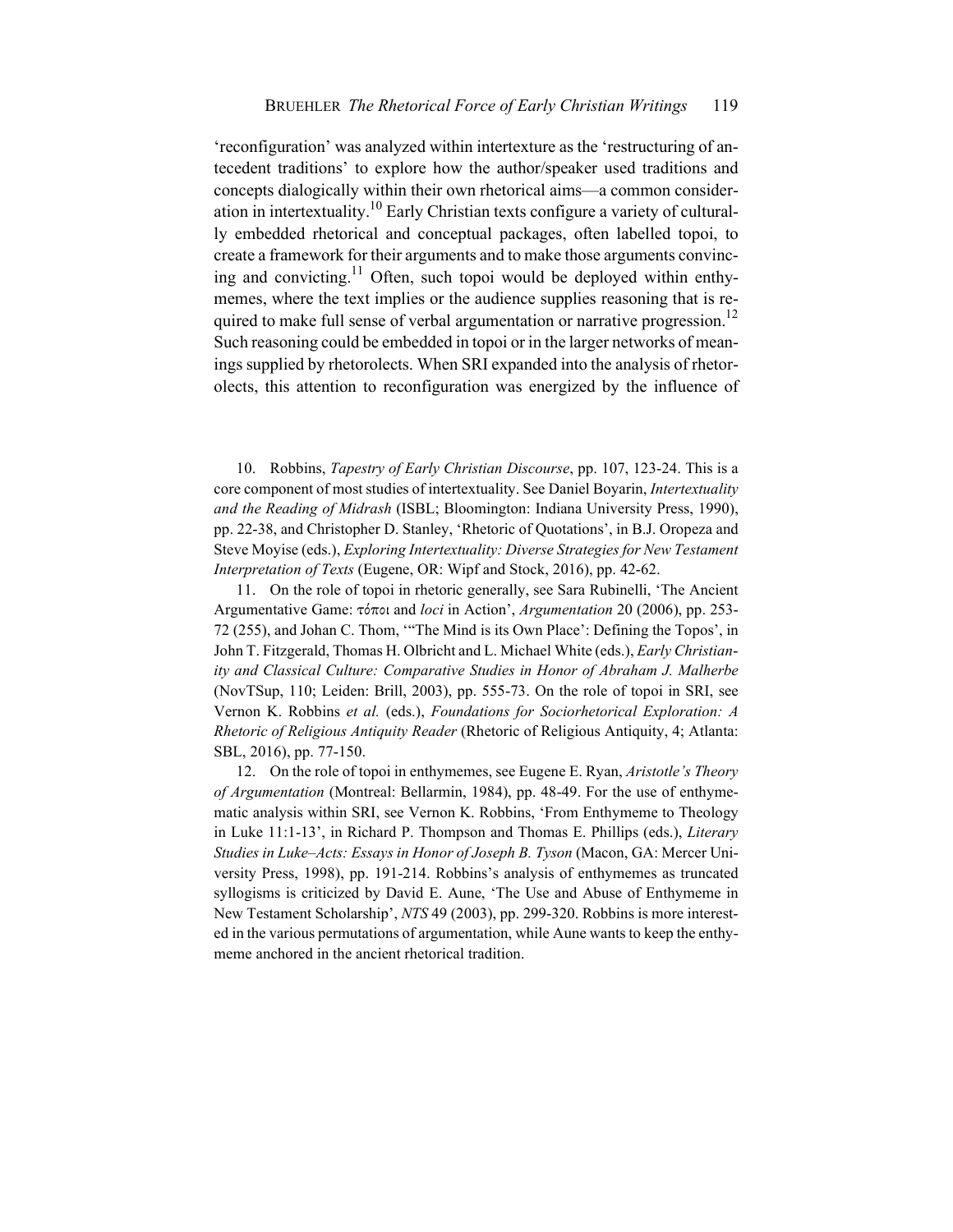critical spatiality and conceptual blending theory.<sup>13</sup> The language of 'emergent structure' was employed to label novel and creative blends of traditions, storylines, spaces and persons in ways that became characteristic of Christian discourse.<sup>14</sup> These emergent structures carried the possibility to become generative contexts for further elaboration.<sup>15</sup> In good sociorhetorical form, these very emergences became foci for analysis, and in a way a kind of ultimate analysis, for here one attempts to understand and explain how the most creative edges of Christian discourse affected the diverse audiences that may have been listening. Thus, in a recent summary, Robbins speaks of analyzing the 'rhetorical force of the emerging Christian discourse' as the closing step in a sociorhetorical approach.<sup>16</sup> This climactic and wide-ranging task seeks to explicate the rhetorical effects of early Christian writings 'in relation to the social, cultural, ideological, and religious environments' of the Mediterranean world.<sup>17</sup>

Examining the rhetorical force of emerging discourse emphasizes the innovative elements of a text's persuasive presentation, believing that the fresh blends, compelling enthymemes, new insights and creative reconfigurations of existing traditions would have the greatest affect(s) on its audience(s). Embedded in the language of rhetorical 'force' is the notion that texts *do* things, that texts influence people to think and act differently. Yet, we must always keep in mind that despite all the intentions of the author and all the interpretive constraints put into a text, it may have widely divergent effects on later

13. Insights on critical spatiality were largely drawn from Edward Soja, *Thirdspace: Journeys to Los Angeles and Other Real-and-Imagined Places* (Oxford: Basil Blackwell, 1996), and insights on conceptual blending were taken from Giles Fauconnier and Mark Turner, *The Way We Think: Conceptual Blending and the Mind's Hidden Complexities* (New York: Basic Books, 2002). See the collection of informative pieces on critical spatiality and conceptual blending in Robbins *et al.* (eds.), *Foundations for Sociorhetorical Exploration*, pp. 151-234 and 235-366, respectively.

14. Robbins, *Invention of Christian Discourse*, pp. 188, 240-41, 261, 403-406.

15. Robbins, *Invention of Christian Discourse*, pp. 270, 378.

16. Vernon K. Robbins, 'Sociorhetorical Interpretation', in David E. Aune (ed.), *The Blackwell Companion to the New Testament* (Chichester: Wiley–Blackwell, 2010), pp. 192-208 (207).

17. Robbins, 'Sociorhetorical Interpretation', p. 207.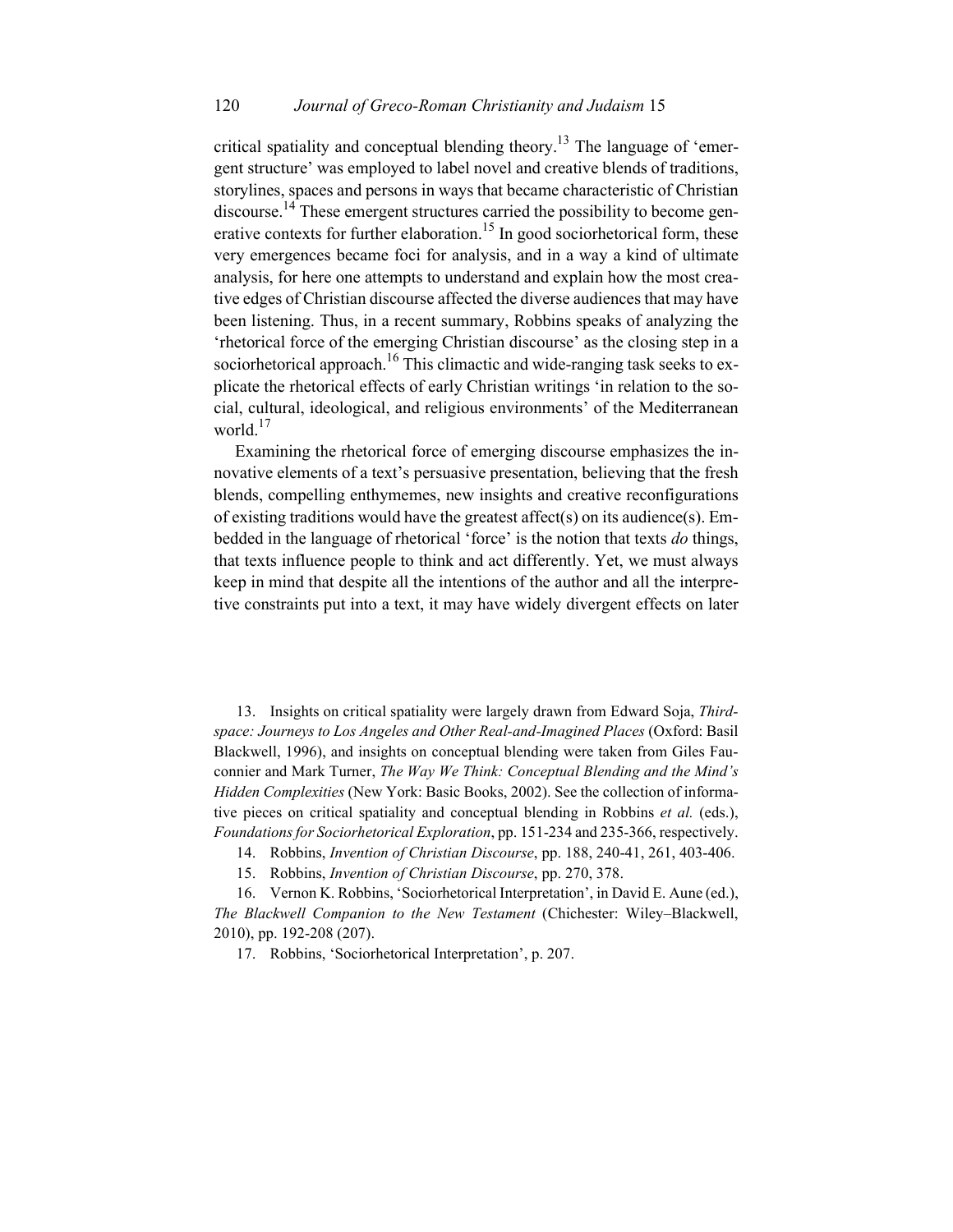audiences.18 The compelling nature of the contents and configurations in a text is never fixed because the force must always have a point of impact—an audience in a particular context that hears/reads and responds to the text in numerous ways. The analysis of rhetorical force relies on other texts, either preceding texts that help illustrate the forces and rhetorolects deployed within the text under analysis, contemporaneous ancient texts that illuminate the contexts and responses of possible audiences or later texts that display further creative reconfigurations. This is necessarily a selective and limited picture, but it provides a window into the creativity of a text and its potential effects and a way to summarize key points of a sociorhetorical interpretation.

While this understanding of rhetorical force is native to sociorhetorical analysis, it bears some resemblance to the study of reception history. The analysis of *Wirkungsgeschichte* has played a key role in some commentaries.19 Reception history can open up the interpretive potential of passages and display the multifaceted meanings of a text when seen from different

18. Barthes's philosophical reflections on the death of the author and the freedom to read a text apart from the presumed author is also a recognition of the historical reality of divergent uses of a single text. Roland Barthes, 'The Death of the Author', in *Image–Music–Text* (trans. Stephen Heath; New York: Hill and Wang, 1977), pp. 142-48. Paul Ricoeur speaks of the 'semantic autonomy' of the text apart from its author: 'What the text means now matters more than what the author meant when he [sic] wrote it' (*Interpretation Theory: Discourse and the Surplus of Meaning* [Fort Worth: Texas Christian University Press, 1976], p. 30). Vanhoozer balances this disjunctive perspective by arguing that the communicative trustworthiness of language in texts can and should be resurrected and maintained by responsible authors and readers. Kevin J. Vanhoozer, *Is There a Meaning in This Text? The Bible, The Reader, and the Morality of Literary Knowledge* (Grand Rapids: Zondervan, 1998), pp. 204-207. The resulting view is that texts can truly and effectively communicate persuasion but can also be sites of further creativity and fresh, playful reconfigurations.

19. Perhaps the best example of this is Ulrich Luz, *Das Evangelium nach Matthäus* (EKKNT, 1; 4 vols.; Neukirchen–Vluyn: Neukirchener Verlag, 1985– 2002). Bovon aims to have a dialogue with the interpretation and reception of Luke, but unfortunately does not include a history of interpretation at the end of his analysis of the annunciation. See François Bovon, *Luke 1: A Commentary on the Gospel of Luke 1:1–9:50* (Hermeneia; Minneapolis: Fortress Press, 2002), p. xiii.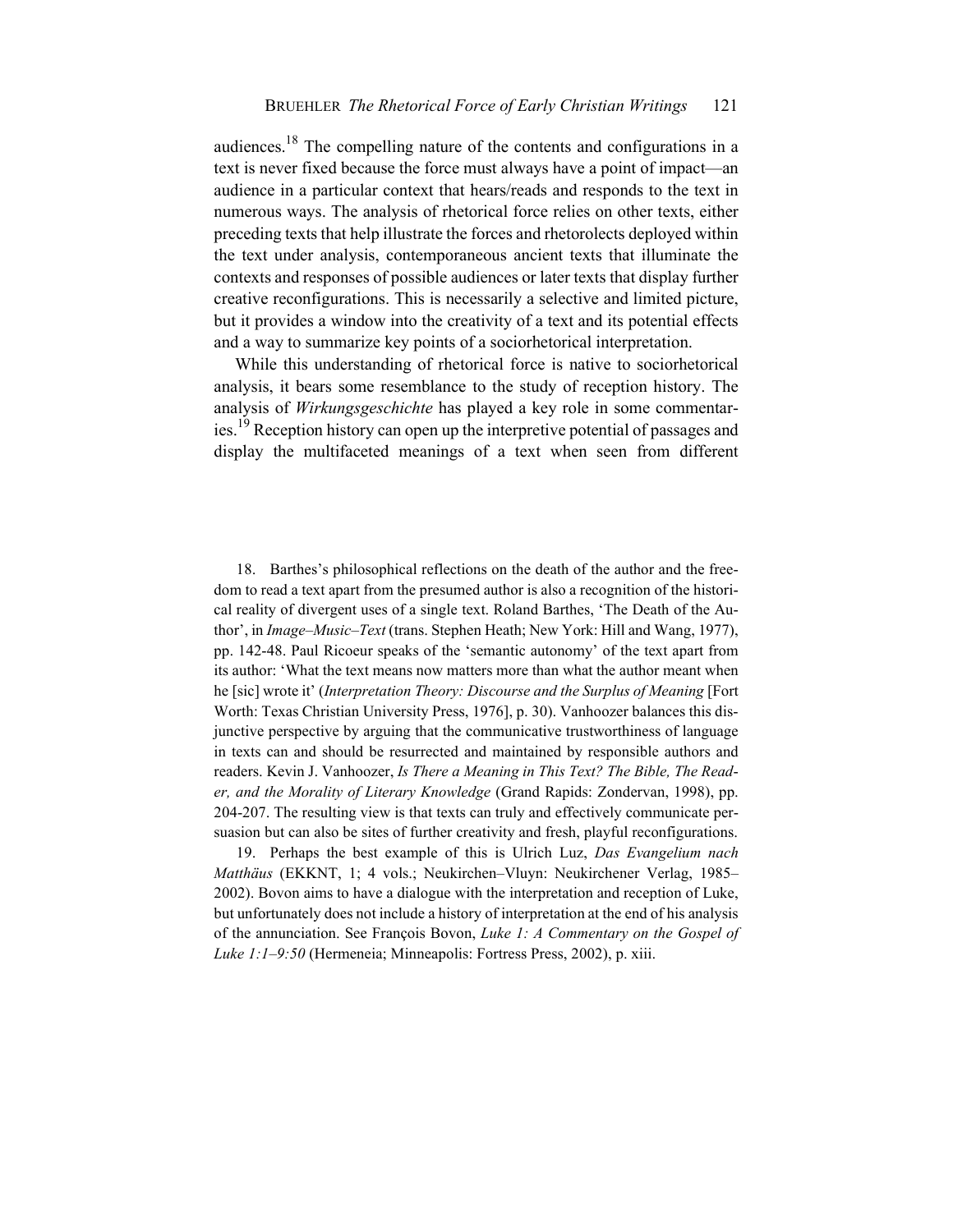angles.<sup>20</sup> Renewed interest in the reception history of Scripture has come to fruition in works like the *Encyclopedia of the Bible and Its Reception* and the Blackwell Bible Commentary Series.<sup>21</sup> The analysis of rhetorical force can be distinguished from the variegated discipline of reception history in three ways. First, it limits its scope to the geography of biblical traditions from western Asia through the Mediterranean basin and to the time ranging from the origins of the Hebrew Scriptures in the Iron Age through late antiquity, because this geographical-chronological scope forms a cultural-rhetorical frame for the rhetorical dialects and topoi employed in early Christian discourse.<sup>22</sup> Secondly, it emphasizes the original sacred text under consideration, claiming that later reception and reconfiguration is often an outworking of forces that arise from the creative blends of prior traditions and topics in these early Christian writings. The reception of a text helps to reveal both the rhetorical resources it contains and *how* they were creatively blended and deployed. Thirdly, it considers not only extant receptions of the text under consideration but also hypothesizes about probable effects of a text (lost to history) in light of cultural and religious dynamics that would have carried a Christian text along so that it could have the effects that are still available to us. The analysis of rhetorical force sees the text under consideration as a

20. Jonathan Roberts, 'Introduction', in Michael L. Lieb, Emma Mason and Jonathan Roberts (eds.), *The Oxford Handbook of the Reception History of the Bible* (Oxford: Oxford University Press, 2011), pp. 1-9 (3-4).

21. The *Encyclopedia of the Bible and Its Reception* is currently midway through publishing an anticipated thirty-five volumes (ed. Hans-Josef Klauck *et al.*; Berlin: de Gruyter, 2002–). The Blackwell Bible Commentary Series aims to explore what a sacred text 'can mean and what it can do, what it has meant and what it has done, in the many contexts in which it operates' (Ian Boxall, *Matthew Through the Centuries* [Oxford: Wiley–Blackwell, 2019], p. xvii). The Luke volume in the Blackwell Commentary Series has not appeared yet.

22. Thus, the analysis of rhetorical force is again resonant with Robinson and Koester when they urge interpreters to set aside canonical boundaries and consider the biblical text within the broader Christian and Hellenistic-Roman literature of the first three centuries of the common era. See Helmut Koester, 'Conclusion: The Intention and Scope of Trajectories', in James M. Robinson and Helmut Koester, *Trajectories Through Early Christianity* (Philadelphia: Fortress Press, 1971), pp. 269-80 (273).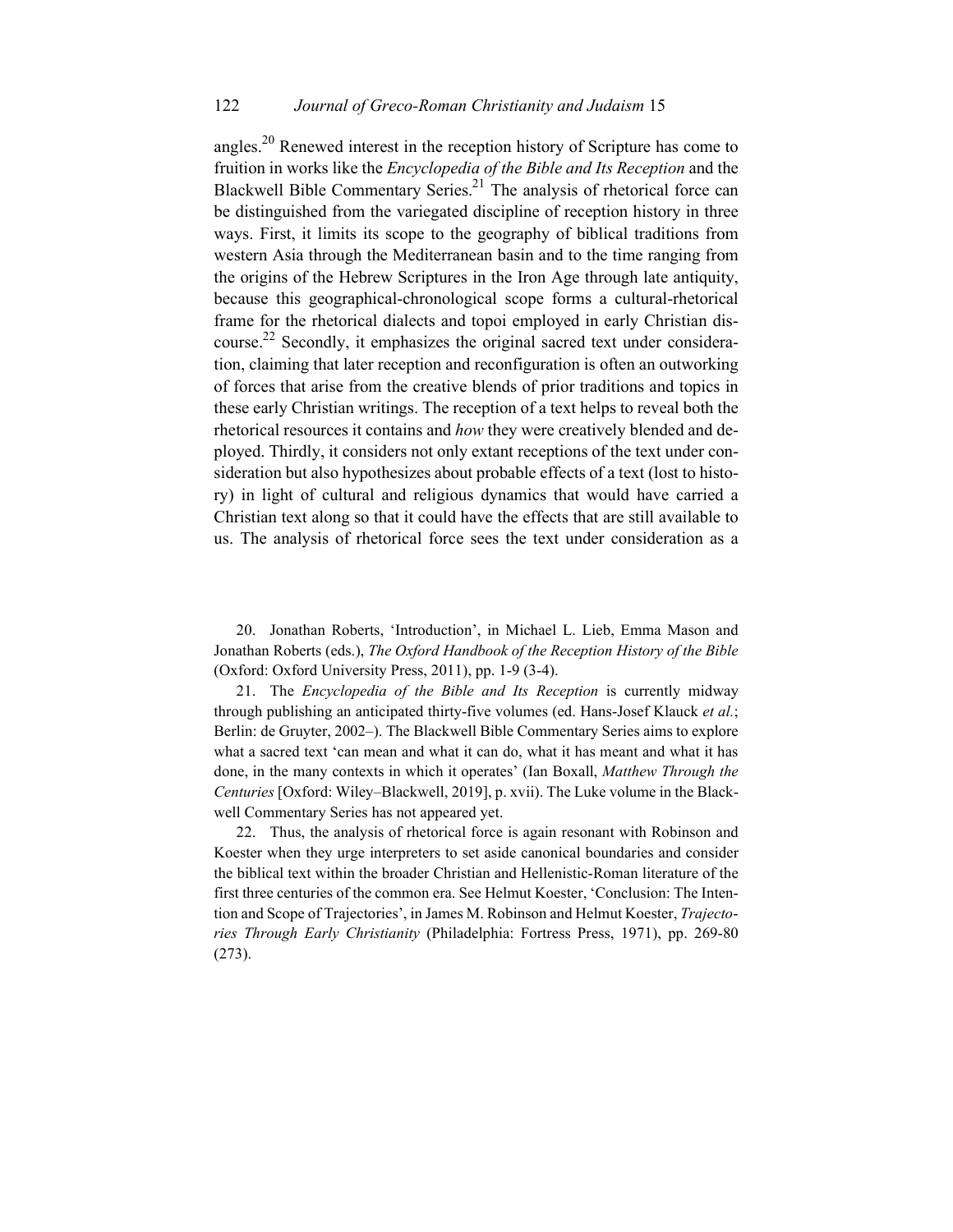snapshot of the cultural resources available to an author that flow into and out of that rhetorical moment in early Christianity.<sup>23</sup>

The aim of this investigation is to explain and exemplify how the analysis of rhetorical force can be carried out. Drawing on the subtitle, the first step presented in this first section offered a working definition and understanding of rhetorical force as employed in SRI. The second step is to present a few of the ways that rhetorical force can work—to unpack the dynamics of rhetorical force. The third and final step is to explore a range of options for exploring rhetorical force by examining discourses that illuminate Luke's presentation of the annunciation to Mary in 1.26-38.

#### *The Dynamics of Rhetorical Force*

With this operating definition of rhetorical force in place, I can move on to describing some of the ways that rhetorical force works. In other words, what are the dynamics of this force? The theoretical possibilities here are innumerable, for a text can have persuasive effects in a myriad of ways on a wide range of different audiences. The SRI analytic illuminates certain dynamics of rhetorical force in distinctive ways. This attempt to theorize the dynamics of rhetorical force will examine rhetorical invention, conceptual blending and counterfactual thinking as three possibilities. These three dynamics are not the end but rather the beginning of an exploration of the various ways that rhetorical force might work.

The study of rhetorical invention draws on both classical sources and more recent theories to offer insights for analyzing rhetorical force, especially in terms of the very first impact of a text—its impact on the author(s) that composed it. Developments in the study of rhetorical invention in the twentieth century drew attention to the fact that rhetorical invention does not merely take preexisting truth and make it compelling, but it actually participates in the creation of truth.<sup>24</sup> This epistemological and/or heuristic approach

23. In this way the analysis of rhetorical force resonates with the fluidity of textual boundaries explored by Brennan W. Breed, *Nomadic Text: A Theory of Biblical Reception History* (Bloomington: Indiana University Press, 2014), pp. 1-6.

24. Robert Scott, 'On Viewing Rhetoric as Epistemic', *Central States Speech Journal* 18 (1967), pp. 9-17 (12). Scott reaches back to the first sophistic, and Gorgias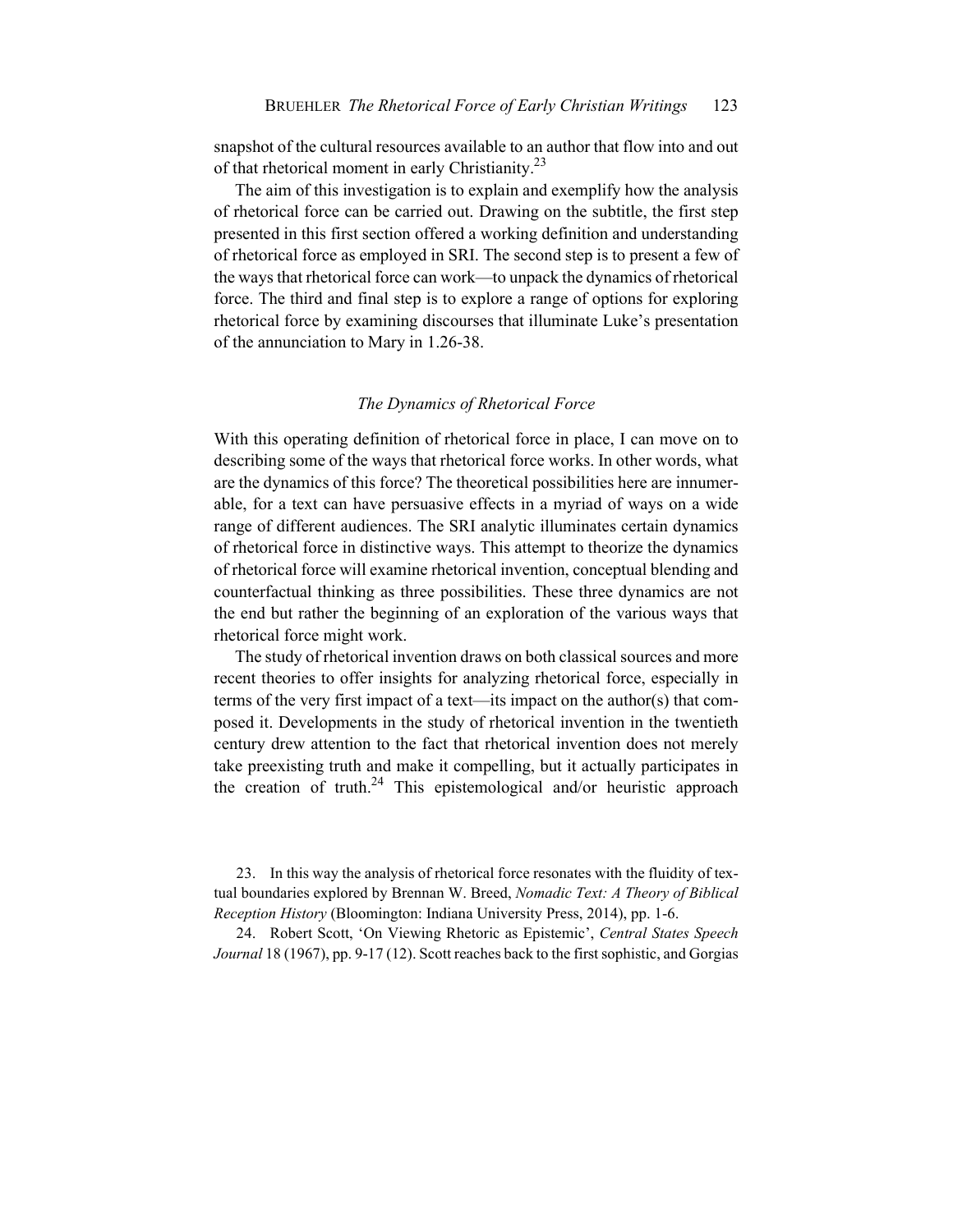construed rhetorical invention as a way for writers to explore possibilities beyond what was already known, to reach new understanding or insight.<sup>25</sup> The images, language, topoi, rhetorolects and other resources available to an author/speaker are not limiting but generative, for language has the power to create meaning in the rhetorical moment.<sup>26</sup> The role of rhetorical force within SRI resonates with this epistemic approach to invention because it seeks to analyze the creative processes at work in the dialectic of the author and context that generates emergent structures with fresh persuasive power.

Hawhee posits that rhetorical invention should be considered in the middle voice where 'an emergent subject becomes a force in the emerging discourse'.<sup>27</sup> She points out how Gorgias is credited with the invention and application of several figures of speech such as tropes, metaphors, hypallage and apostrophe, many of which are drawn from concepts of movement or change.28 The rhetor embodies and expresses in speech these movements and changes and seeks to thus enact the same movement or change in the audience. All these movements are caused by forces, forces acting on and adapted by the rhetor to the situation at hand. These forces are condensed into the power (δύναμις) of the words. Thus, invention in the middle voice is rhetorical performance, which selects and amplifies certain forces, cuts out others, shapes them into language and seeks to move the audience.<sup>29</sup> The audience is crucial to the creative process of rhetorical invention, for the audience provides the issue or question that prompts the rhetor's invention. The audience must also receive and affirm the rhetoric in order to activate and sustain its force. In the rhetorical performance, the forces brought together in the *kairos* form an emerging *ethos* for the rhetor who channels the available forces into

in particular to explore this notion. There is an interesting connection to Hawhee's work discussed below.

25. Janice M. Lauer, *Invention in Rhetoric and Composition* (Reference Guides to Rhetoric and Composition; West Lafayette, IN: Parlor Press, 2004), p. 80.

26. Ann Berthoff, *The Making of Meaning: Metaphors, Models, and Maxims for Writing Teachers* (Portsmouth, NH: Boynton–Cook, 1981), p. 70.

27. Debra Hawhee, 'Kairotic Encounters', in Janet Atwill and Janice M. Lauer (eds.), *Perspectives on Rhetorical Invention* (Tennessee Studies in Literature, 39; Knoxville: University of Tennessee Press, 2002), pp. 16-35 (17).

28. Hawhee, 'Kairotic Encounters', p. 22.

29. Robert Scott, 'On Viewing Rhetoric as Epistemic: Ten Years Later', *Central States Speech Journal* 27 (1976), pp. 258-66 (261-62).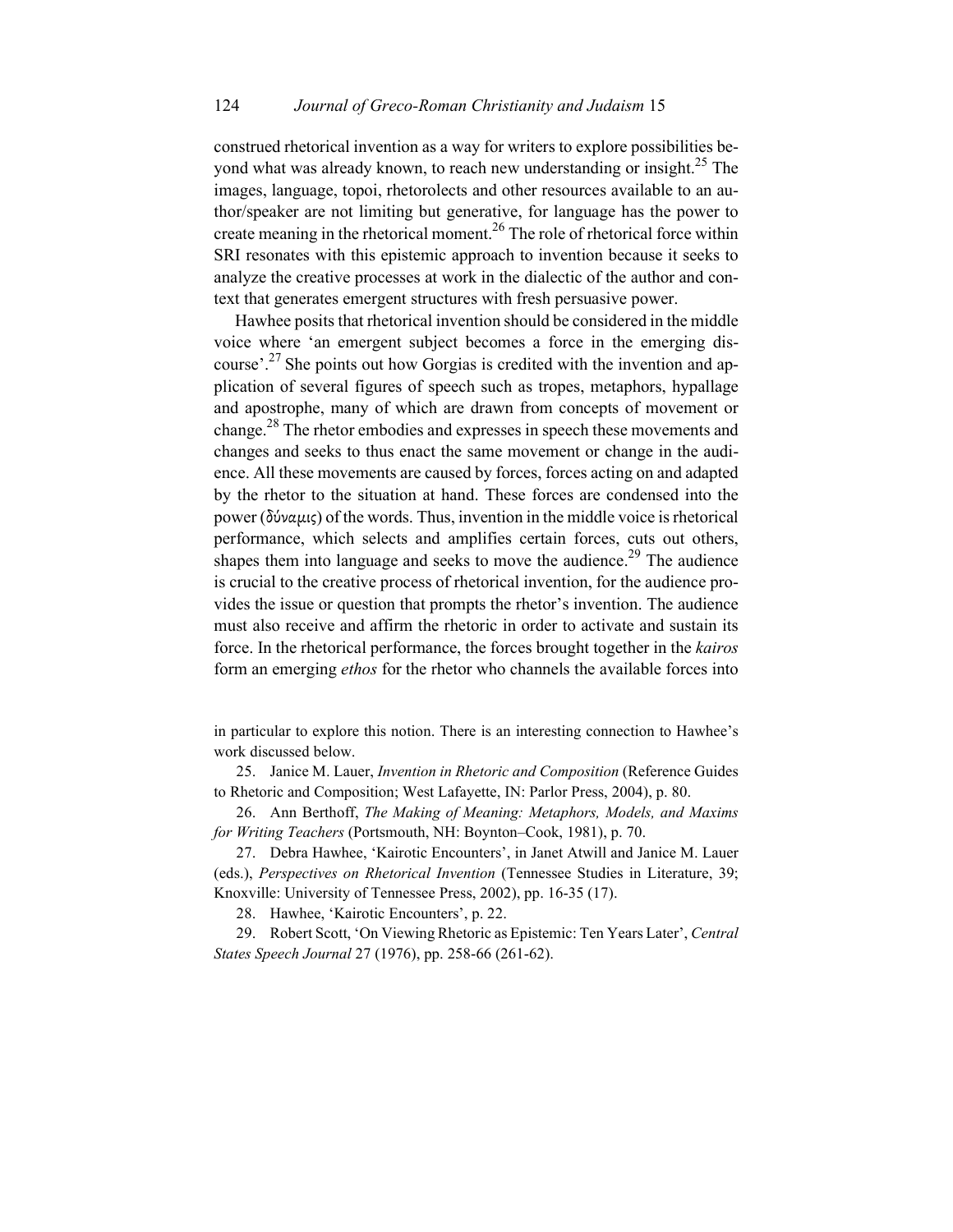*logoi* that create a *dunamis* that can move the audience.<sup>30</sup> The perspective of rhetorical invention displays that a rhetor selects some forces, is altered by some forces, redirects some forces and terminates others. When Luke writes about Mary, he is shaped by forces that come upon him and is shaped in turn by the words that he records in his particular *kairotic* encounter within 'the social, cultural, ideological, and religious environments' of the Mediterranean world. He composes the story of the annunciation aiming to generate persuasive force that leads audiences to act in certain ways. $31$ 

As mentioned above, rhetorical force entered into the SRI approach initially through the notion of emergent structures in texts, structures that enacted fresh reconfigurations or blends of previously existing topoi, characters, spaces, rhetorolects or other features of available traditions.<sup>32</sup> The theoretical basis for this kind of creativity was drawn from the domain of cognitive science, especially the explication of conceptual blending by Fauconnier and Turner in *The Way We Think*. <sup>33</sup> Fauconnier and Turner frame their entire work as a scientific study of the nature and mechanics of the imagination.<sup>34</sup> New ideas, fresh insights and emergent structures do not arise *ex nihilo* but are creative and selective blends of existing 'mental spaces' that have an

30. Hawhee, 'Kairotic Encounters', p. 32.

31. That Luke writes with an eye to persuasion and with some of the techniques of ancient rhetoric is widely affirmed. For some examples, see William S. Kurz, 'Hellenistic Rhetoric in the Christological Proof of Luke–Acts', *CBQ* 42 (1980), pp. 171- 95; Mikeal C. Parsons, 'Luke and the *Progymnasmata*: A Preliminary Investigation into the Preliminary Exercises', in Todd C. Penner and Caroline Vander Stichele (eds.), *Contextualizing Acts: Lukan Narrative and Greco-Roman Discourse* (SymS, 20; Atlanta: SBL, 2003), pp. 42-64; and Sean A. Adams, 'Luke and *Progymnasmata*: Rhetorical Handbooks, Rhetorical Sophistication and Genre Selection', in Matthew Ryan Hague and Andrew W. Pitts (eds.), *Ancient Education and Early Christianity* (LNTS, 533; London: Bloomsbury T. & T. Clark, 2016), pp. 137-54.

32. Robbins, *Invention of Christian Discourse*, pp. 79-83.

33. See the frequent references to this development in cognitive science in Robbins, *Invention of Christian Discourse*, pp. 8, 11, 116-18. For a fuller description and application of conceptual blending that illustrates how it can work in SRI, see Robert von Thaden Jr, *Sex, Christ, and Embodied Cognition: Paul's Wisdom for Corinth* (ESEC, 16; Dorset, UK: Deo Publishing, 2012).

34. Fauconnier and Turner, *The Way We Think*, pp. 8-11.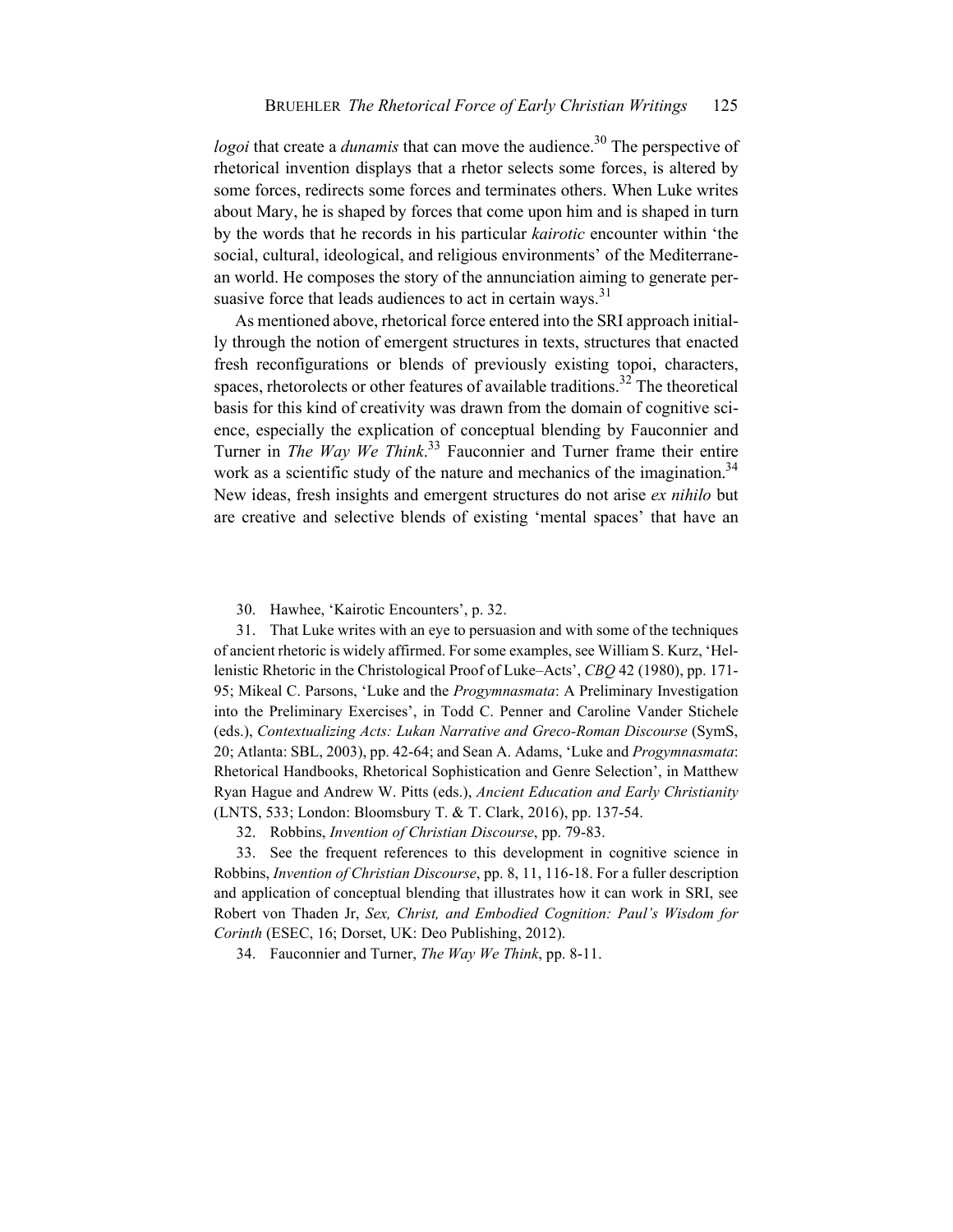#### 126 *Journal of Greco-Roman Christianity and Judaism* 15

interesting collection of similarities and differences.<sup>35</sup> Furthermore, these 'blends are not only possible but also so compelling that they come to represent, mentally, a new reality in culture'.<sup>36</sup> That is, creative blends are often influential and persuasive: to persuade is to convince someone of something new or different, so being creative and being persuasive are mutually constitutive.<sup>37</sup>

The operation of the human imagination is fluid, flexible, variegated and nearly infinite, but Fauconnier and Turner provide a description of the dynamics by which it works. Blends occur within a conceptual integration network. This network includes at least two input spaces, a generic space and a blend, and possibly many more of each in more complex blends. The two inputs provide various points that hold together in a cognitive pack, which are often akin to a topos in SRI analysis. The generic space combines the structures that the inputs share, and the blend then combines the relevant selected elements of the generic space plus emergent structures that arise by composition (new relationships among prior elements), completion (new elements or structures needed to make the blend coherent) or elaboration (new elements that arise from various ways when the blend is run in a kind of simulation).<sup>38</sup> Blends often work due to compression—the human ability to compress meanings and operations into a single image, symbol or term (e.g. virginity is not only about the lack of sexual intimacy but carries other strong notions of youth, moral purity, social status and even power).<sup>39</sup> Blends can occur at various levels since mental spaces are typically framed by larger mental spaces (e.g. the symbol of a tree is embedded in the larger mental space of plant life). Blends can occur at the level of topoi (smaller clusters of images and

35. Fauconnier and Turner, *The Way We Think*, pp. 21-22. See also the description of creativity as the projection of selected properties into the development of novel ideas in Thomas B. Ward and Yulia Kolomyts, 'Cognition and Creativity', in James C. Kaufman and Robert J. Sternberg (eds.), *The Cambridge Handbook of Creativity* (Cambridge: Cambridge University Press, 2010), pp. 93-112 (97).

36. Fauconnier and Turner, *The Way We Think*, p. 21.

37. Aaron Kozbelt, Ronald A. Beghetto and Mark A. Runco, 'Theories of Creativity', in James C. Kaufman and Robert J. Sternberg (eds.), *The Cambridge Handbook of Creativity* (Cambridge: Cambridge University Press, 2010), pp. 20-47 (24).

38. Fauconnier and Turner describe this blending process in *The Way We Think*, pp. 47-48.

39. Fauconnier and Turner, *The Way We Think*, p. 92.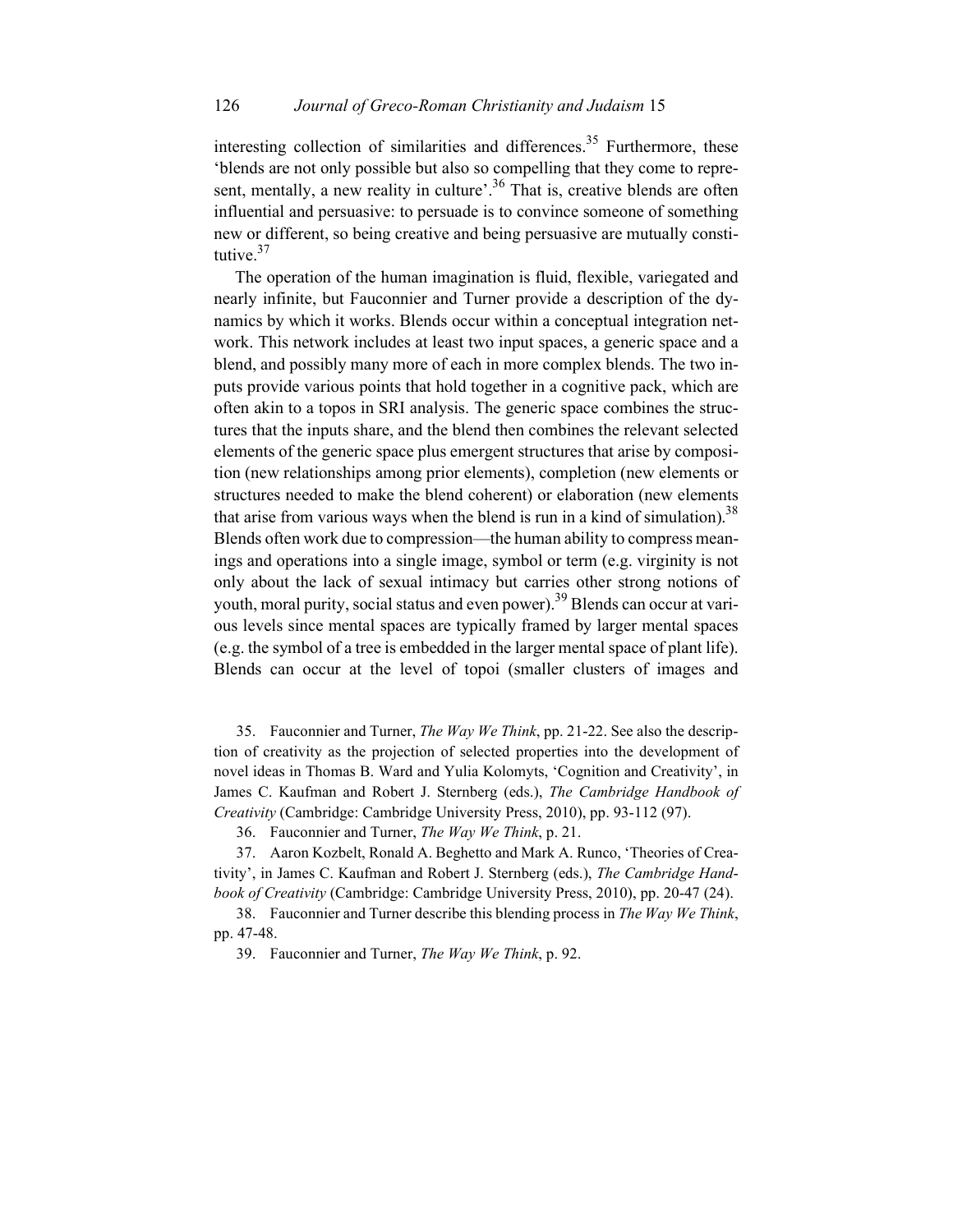meanings) or at the level of rhetorolects (larger frames that contain wider references and overarching sense). These blends can become 'entrenched' what was once emergent can become stable and traditional, fodder for new blends. $40$ 

Fauconnier and Turner provide a list of 'vital relations' that help structure blends (e.g. change, part-whole, time, analogy, etc.) and various types of blends (simplex, mirror, single-scope), but they highlight double-scope blends as one of the most interesting and creative (and thus also most persuasive).<sup>41</sup> A double-scope blend occurs when the input spaces have very different or clashing structures or frames. For example, the statement 'You are digging your own grave' clashes over intentionality and cause-effect. On one hand you are doing this yourself on purpose (reflexive action input), but a grave can only be dug for a dead person (burial input) with some influence from an 'unwitting failure' input. This conflicting blend results in the notion that the grave causes the death rather than death leading to a grave. In other words, a smaller and logically consequent action actually precedes and causes a major catastrophe.<sup>42</sup> Luke achieves a double scope blend of a young Israelite girl who has no named family and yet is a person 'highly favored by God' (1.28) by closing with the notion of a character who is a 'mere' servant yet a servant of the almighty God (1.38). Thus, in the analysis of rhetorical force, one can attend to the various input spaces, some of the ways that blends work (elaboration, compression, vital relations), and pay special attention to the intersection of inputs, topoi or other elements that are in tension with one another and generate emergent structures that are particularly creative and persuasive.

The dynamic of 'counterfactuality' can also play a role in emerging structures and their rhetorical force.<sup>43</sup> A consideration of counterfactual thinking

40. Fauconnier and Turner, *The Way We Think*, p. 103.

41. Fauconnier and Turner*, The Way We Think*, pp. 101, 119 and 131 (respectively).

42. See how this is unpacked by Fauconnier and Turner, *The Way We Think*, pp. 131-34.

43. L. Gregory Bloomquist, 'Subverted by Joy: Suffering and Joy in Paul's Letter to the Philippians', *Int* 61 (2007), pp. 270-82, and Ehud Ben Zvi, 'The Voice and Role of Counterfactual Memory in the Construction of Exile and Return: Considering Jeremiah 40:7-12', in Ehud Ben Zvi and Christoph Levin (eds.), *The Concept of Exile*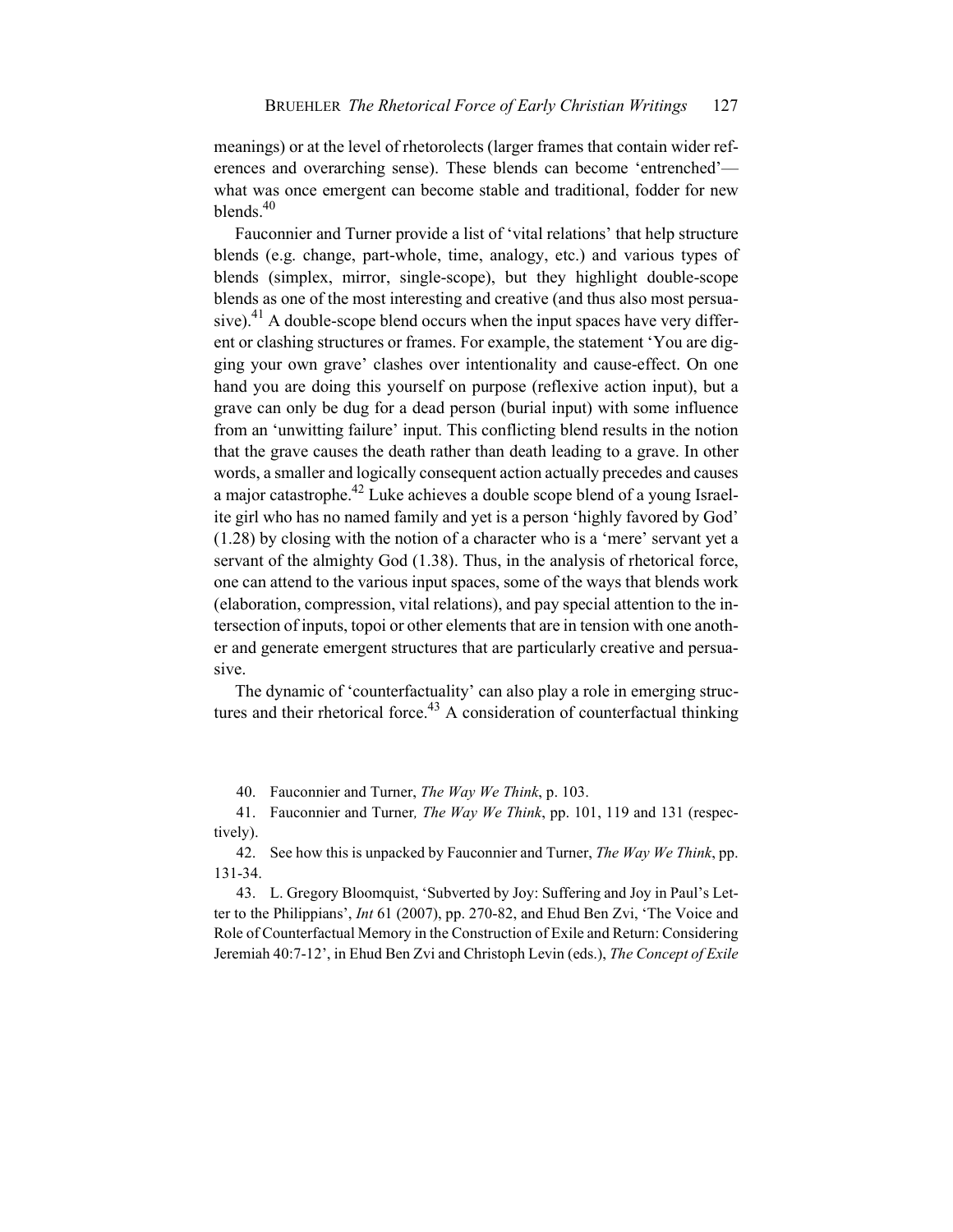appears in Fauconnier and Turner's work, but it also represents a long-standing arena of research in social psychology and cognitive science.<sup>44</sup> Some analyses of counterfactual thinking deal only with attempts to re-think and cope with disappointing circumstances from the past: 'If only I had ...  $\cdot$ <sup>45</sup> However, counterfactuality can be used in other creative ways. People show a tendency to run mental simulations of negative events that they witness or experience in order to change future behavior or empathize with others.<sup>46</sup> Fauconnier and Turner emphasize the futuristic and hypothetical nature of counterfactual thinking that deals with various alternative possibilities and outcomes: 'I wonder what would happen if I  $\ldots$ ,  $\cdot$ <sup>47</sup> The creative element of each temporal direction and mode is evident. Looking into past events and considering what 'might' have happened can actually lead to fresh interpretations of those events, especially when the radical surprises of divine activity provide a plethora of new meanings.<sup>48</sup> Or, counterfactual thinking might come into play in seemingly impossible present situations, such as how a pregnant woman could still be a virgin, as in Mary's question in Lk. 1.34.<sup>49</sup> Finally, future-oriented counterfactual thinking engages experience and the imagination to consider a range of possible juxtaposed circumstances and all of the potential outcomes.

*in Ancient Israel and its Historical Contexts* (BZAW, 104; Berlin: de Gruyter, 2010), pp. 169-88.

44. See Fauconnier and Turner, *The Way We Think*, pp. 217-19 and the collected essays in Neal J. Roese and James M. Olson (eds.), *What Might Have Been: The Social Psychology of Counterfactual Thinking* (Mahwah, NJ: Lawrence Erlbaum, 1995).

45. For an example of this, see Neal J. Roese, 'Counterfactual Thinking', *Psychological Bulletin* 121 (1997), pp. 133-48 (134).

46. Daniel Kahneman and Amos Tversky, 'The Simulation Heuristic', in Daniel Kahneman, Paul Slovic and Amos Tversky (eds.), *Judgment under Certainty: Heuristics and Biases* (Cambridge: Cambridge University Press, 1998), pp. 201-208.

47. Fauconnier and Turner, *The Way We Think*, p. 219.

48. For examples of this process, see Cecelia L. Thomas and Harriet L. Cohen, 'Understanding Spiritual Meaning Making with Older Adults', *Journal of Theory Construction & Testing* 10 (2006), pp. 65-70, and JoAnn Vis and Heather Marie Boynton, 'Spirituality and Transcendent Meaning Making: Possibilities for Enhancing Posttraumatic Growth', *Journal of Religion & Spirituality* 27 (2008), pp. 69-86.

49. Or, how suffering can possibly be considered as joy, so Bloomquist, 'Subverted by Joy', pp. 280-82.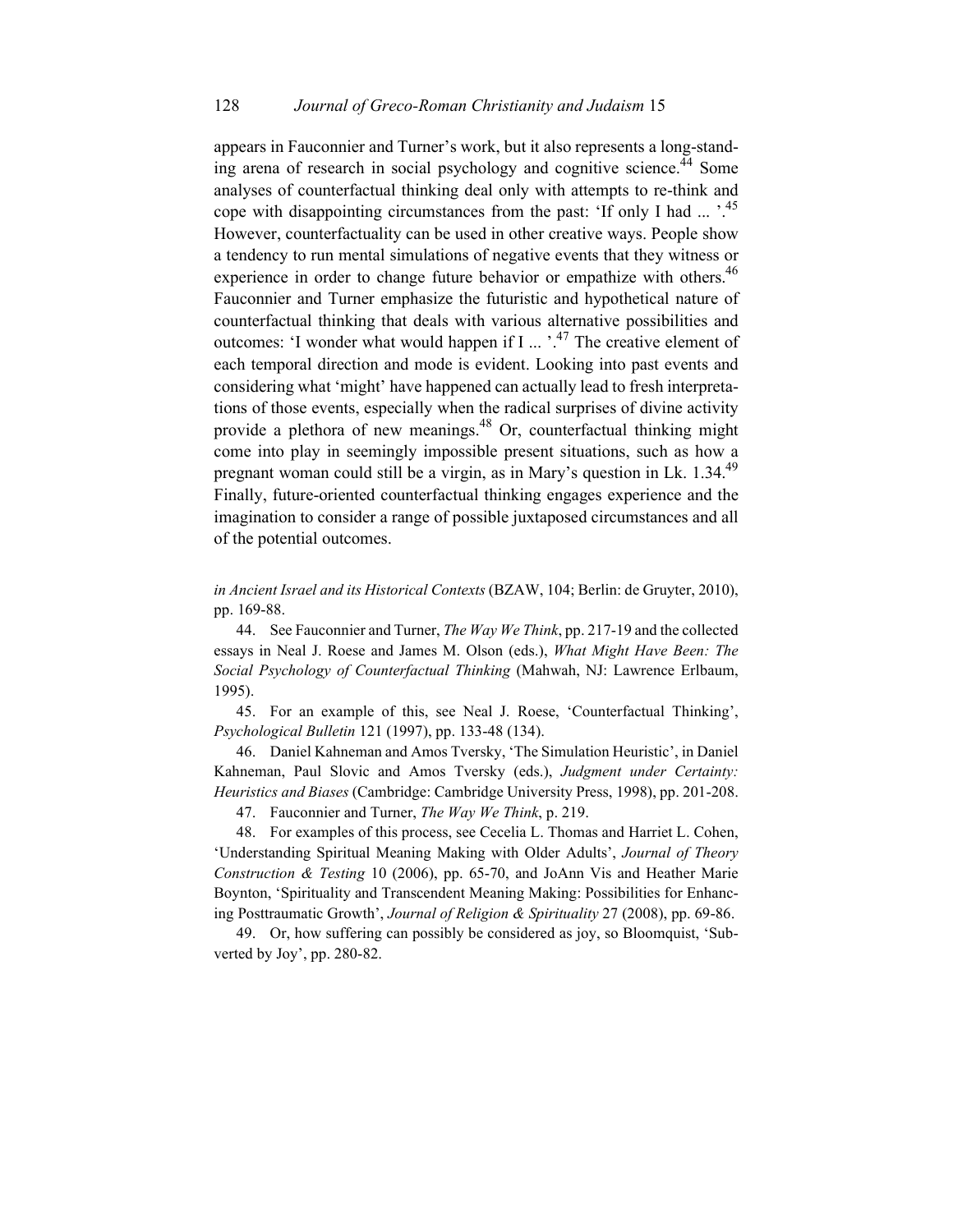Rhetorical invention, conceptual blending and counterfactuality present three ways to theorize the dynamics of rhetorical force. They capture the creative formulation of meaning making and explore how that may affect a variety of audiences. Many other theories of meaning making exist and may provide additional insight into the dynamics of rhetorical force. Yet, with these three in place, I can now turn to explore the points of impact of rhetorical force, recalling that rhetorical force is not a single, abstract feature but a potentiality that comes to realization as an author speaks to a particular audience. The following seven categories provide a typology to help identify the possible domains of rhetorical forces. These seek to be comprehensive, but they are not exhaustive:

- (1) The influence of previous Jewish traditions
- (2) The influence of previous (non-Jewish) Mediterranean traditions<sup>50</sup>
- (3) The influence of the passage on the book/corpus
- (4) The influence on the ideal (Christian) audience
- (5) The influence on other contemporaneous Christian writings
- (6) The influence on a general, Mediterranean (non-Christian) audience
- (7) The influence on later religious traditions and practices
- (8) The influence on developments in the larger Mediterranean world

These categories require a few more words of explanation. The categories contain the three time elements of past, present and future, much as was seen in the analysis of counterfactuality. One can explore the force of past traditions on the author with a nod to the creative and fluid subject of the rhetor.<sup>51</sup> One can explore the force of the text on contemporary audiences. And one can explore the effects of this text on later religious and cultural developments. While the word 'traditions' will often rely primarily on extant texts, one can also consider material remains (e.g. art and architecture) or other practices and resources as well. Good rhetorical force commentary may consider only one of these in depth, but most of the time such analysis will need to consider a combination of forces active in and through a text. The choice of possible dynamics and points of impact lies with the interpreter, the

50. While Jews and Jewish religion were surely part of Mediterranean culture, they were a significant subculture, and sometimes counterculture, that had particular influence on the authors and audiences of the New Testament and later related literature. Thus, Jewish traditions are due special attention.

51. This is as noted in the discussion above on Hawhee's work.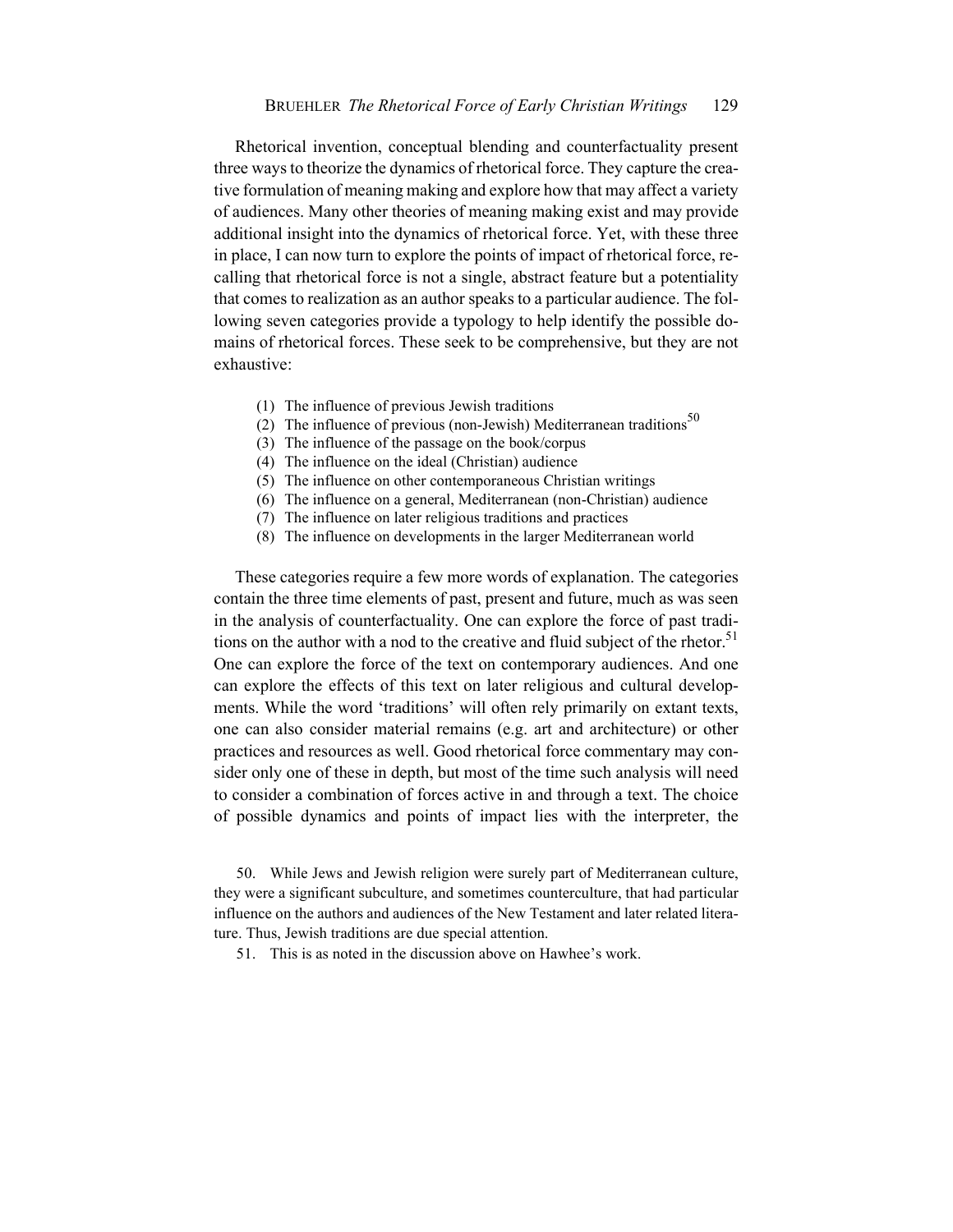available evidence and the ways in which the text seems to have exerted its potential force, which may be rather surprising.

#### *Rhetorical Force and Discourses about Mary*

Now I will turn from theory to practice. The rest of this essay will explore the various categories of impact for rhetorical force highlighting the ways in which rhetorical invention, conceptual blending and counterfactuality may be at work using Lk. 1.26-38, the story of the annunciation, as a test case. The following discussion is meant to be a representative example of the discussion thus far and provide possible directions for exploring the rhetorical force of early Christian writings.

#### *The Influence of Previous Jewish Traditions*

This is the level at which much of New Testament scholarship has already been engaging in some consideration of rhetorical force for a long time—how do the authors of the New Testament adopt and adapt prior Jewish traditions? SRI has expanded this in two ways. First, it expanded by considering Jewish tradition beyond the canonical documents, especially deuterocanonical and pseudepigraphal writings. Secondly, it expanded by considering the ways in which the New Testament authors have profoundly reconfigured these traditions for their rhetorical moment, rather than just seeking to find connections and coherence with these traditions. This and the next category primarily look backward at the forces that have come before the author and the rhetorical moment captured in the text under analysis to see how those potential textual forces and resources are employed and reshaped in emerging ways.

Many scholars have drawn attention to the various traditions of the Hebrew Scriptures that Luke selects in the composition of  $1.26$ -38.<sup>52</sup> The narrative includes the theme of the righteous but barren woman who receives a

52. For examples, see Kenneth D. Litwak, *Echoes of Scripture in Luke–Acts: Telling the History of God's People Intertextually* (JSNTSup, 282; London: T. & T. Clark, 2005), pp. 66-69; John Nolland, *Luke 1–9:20* (WBC, 35a; Waco, TX: Word Books, 1989), pp. 41-43; and Michael Wolter, *The Gospel According to Luke: Volume 1 (1–9:50)* (trans. Wayne Coppins and Christoph Heilig; Baylor–Mohr Siebeck Studies in Early Christianity, 4; Waco, TX: Baylor University Press, 2016), pp. 77-84.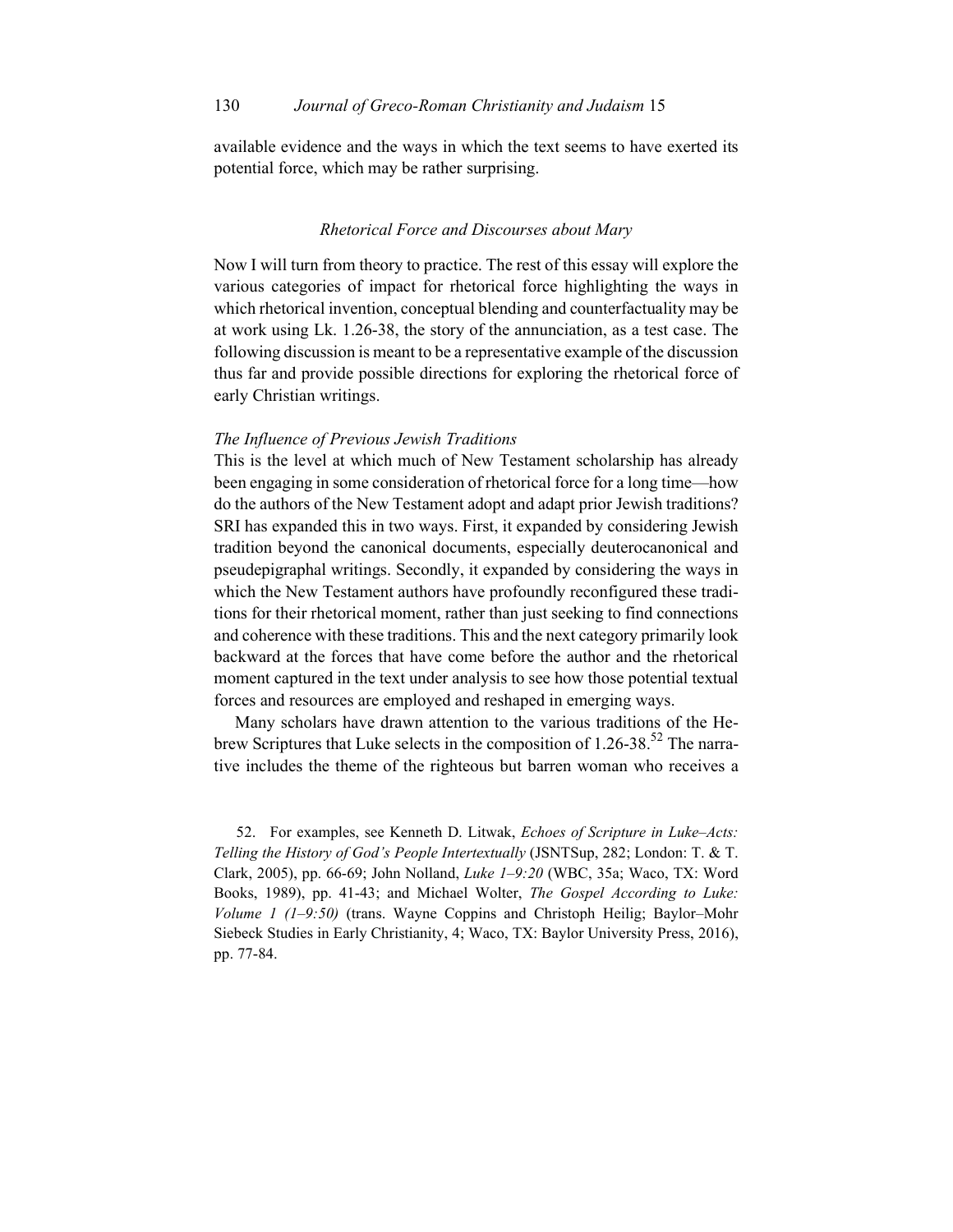child from God, as exemplified in the lives of Sarai (Gen. 17.15-22) and Hannah (1 Sam. 1). The double mention of David's name, and especially the language of v. 32, reverberates with God's covenant with David in 2 Sam. 7.12-  $16<sup>53</sup>$  The use of these two traditions is interesting because of the way Luke blends them together in a way that the Hebrew canon does not. Luke inserts a righteous but childless woman into the Davidic lineage, drawing the two storylines together to cast Jesus as both promised son and king. Luke must also deal with the counterfactual dilemma of how Mary can become pregnant and still remain a virgin. Neither Sarai nor Hannah was a virgin, so Luke must creatively make sense of this scenario in a way that is compelling to the audience by engaging the topos of virginity with the associated concept of righteousness and purity.<sup>54</sup> Luke finds nothing in the Hebrew Scriptures to help him here; he does not cite Isa. 7.14 as Matthew does. But relevant Jewish tradition can be found in the story of Joseph and Asenath, where the name 'Joseph' and the topic of virginity appear together as they do in Lk. 1.27.<sup>55</sup> In *Jos. Asen.* 4.9, Joseph and Asenath as virgins have the Spirit of the Lord *upon* them (ἐπί; cf. Lk. 1.35) and have God's favor (χάρις; cf. Lk. 1.28, 30). In 8.10, Joseph blesses Asenath in the name of the 'most high' (ὕψιστος) and the 'mighty one' (δυνατός) so that God might give life to her body. Luke 1.35 brings together these same two terms with the topos of God giving life, this time the life of Jesus in Mary's womb. *Joseph and Asenath* stresses the purity and ongoing virginity of its two main characters, delaying their consummation and then protecting her marital fidelity. Luke draws mildly on these forces to portray Mary as righteous and pure, aspects that are confirmed by her presumably innocent and sincere question about her virginity (v. 34) and by her obedience at the end of the story (v. 38). Luke makes a primary point about the Davidic significance of Jesus (vv. 32-33), but in the course of doing

53. Joel B. Green, *The Gospel of Luke* (NICNT; Grand Rapids: Eerdmans, 1997), p. 88.

54. This statement assumes Luke as a single author for the sake of simplicity. Luke's Gospel and many other biblical texts probably have a substantial history of oral transmission and written editing. This statement and others compress that process to help illuminate the creative and compelling elements.

55. Foskett discusses *Joseph and Asenath* as part of her survey of ancient notions of virginity that impacted the portrayal and reception of Mary. See Mary F. Foskett, *A Virgin Conceived: Mary and Classical Representations of Virginity* (Bloomington: Indiana University Press, 2002), pp. 99-104.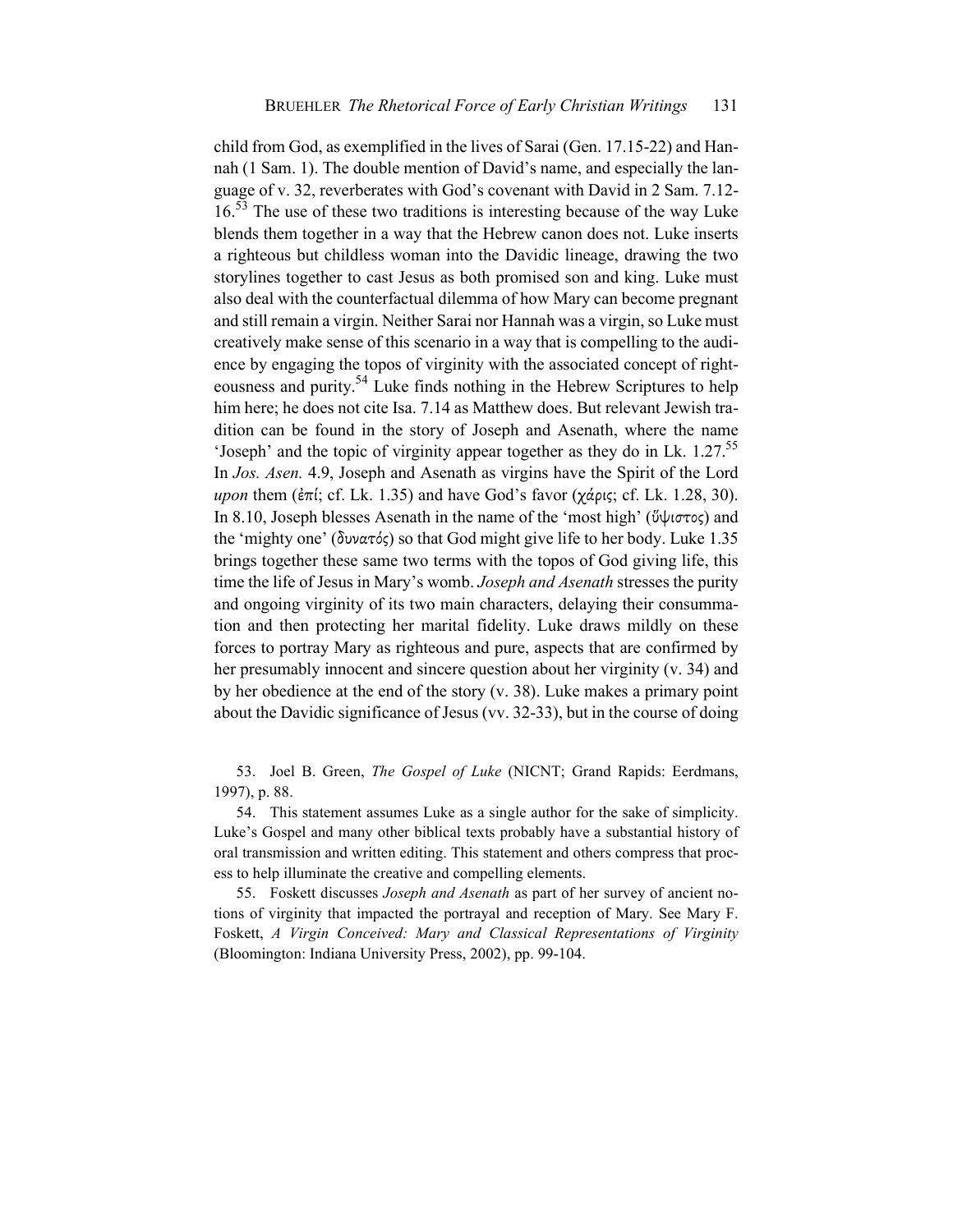so he creatively blends in traditions and topoi about virginity to deal with the counterfactual situation that will have ongoing rhetorical force as shown below.

#### *The Influence of Previous Mediterranean (non-Jewish) Traditions*

While Jewish traditions clearly have a strong influence on the communities that produced and used the documents of the New Testament, Jewish communities lived as part of the broader Mediterranean world. Also, their writings, and the oral traditions that preceded them, must have made enough sense within that world to spread through that world with increasing converts and influence. The store of texts and traditions that precede the New Testament is vast, so it is a challenge for explicators of rhetorical force to try to discern and select a few items from the broader Mediterranean milieu that might have influenced the rhetorical moment captured in these Christian texts. Then, once we have selected these, we take the even more challenging step of trying to identify how they might feed into the concoction of forces swirling in our text.

It is hard to imagine that traditions about Zeus impregnating women with sons ('of God') who then go on to do great deeds and even become gods would not come to mind in a general Mediterranean audience that heard the story of Mary in Lk.  $1.26-38^{56}$  The women of these stories are typically portrayed as beautiful but also wise and faithful: Semele mother of Dionysius (Nonnus, *Dion*. 7.22-25), Leda mother of Helen (Hyginus, *Astron*. 1.8), Danae mother of Perseus (Homer, *Il*. 14.319-329) and Alcmene mother of Heracles (Hesiod, [*Scut.*] 1.1-9). Luke reconfigures the honorable character

56. Brown is interested in the origin of the virgin birth stories when he says that 'one can scarcely attribute to pagan converts what we know of the setting of the virginal conception'. See Raymond E. Brown, *The Birth of the Messiah: A Commentary on the Infancy Narratives in The Gospels of Matthew and Luke* (New York: Doubleday, 2nd edn, 1999), p. 523. However, our question here is not about the *origins* of Luke's version of Jesus' birth but rather how it would have been received and made sense of by potential converts, especially those who knew little of the Old Testament. Robbins notes the lack of analysis of the reconfiguration of 'Mediterranean stories' in this 'multicultural' text. See Vernon K. Robbins, 'Socio-rhetorical Criticism: Mary, Elizabeth, and the Magnificat as a Test Case', in Elizabeth Struthers Malbon and Edgar V. McKnight (eds.), *The New Literary Criticism and the New Testament*  (JSNTSup, 109; Sheffield: Sheffield Academic Press, 1994), p. 176.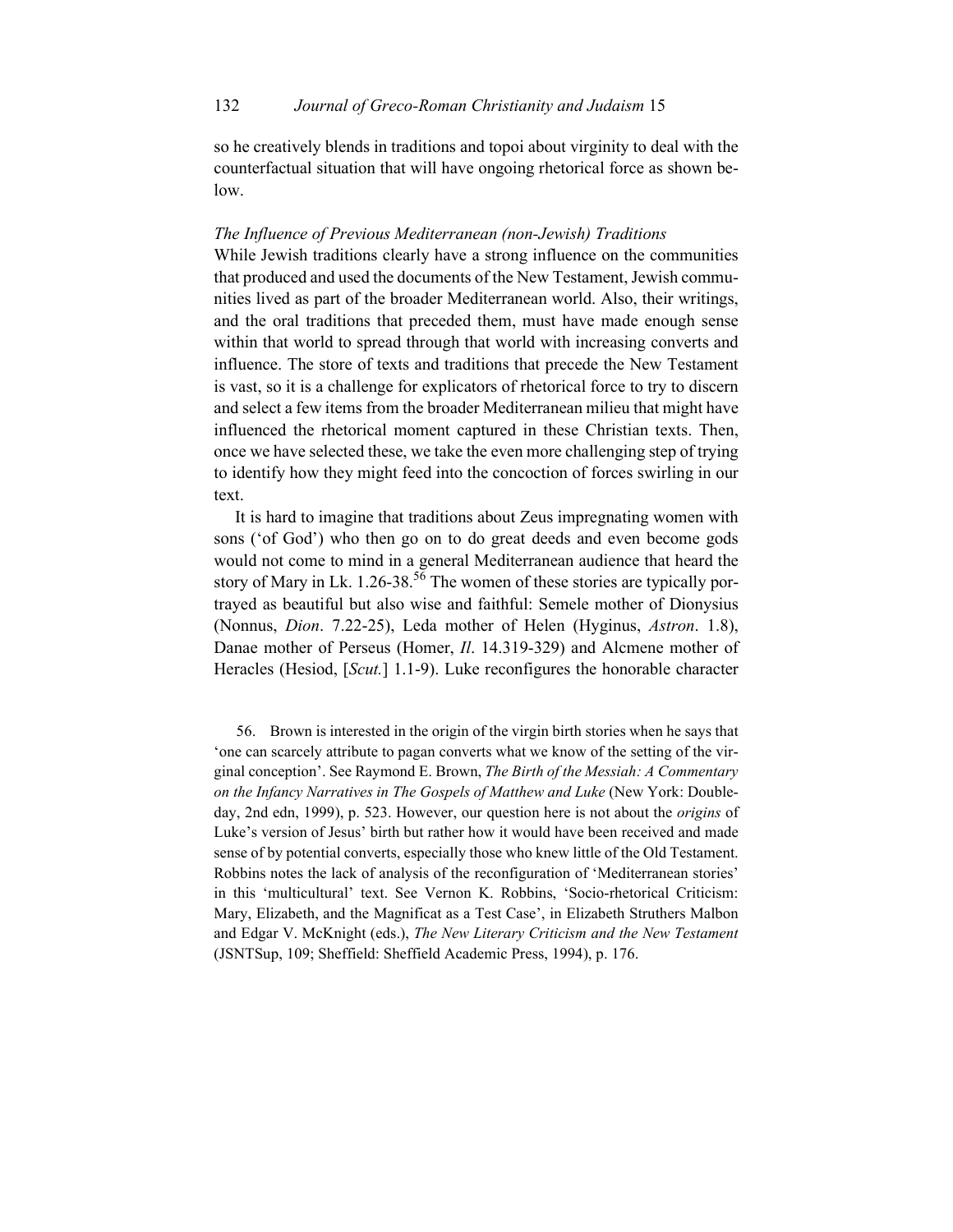of the female lead of his story, expressing it in the divine favor that Mary enjoys (v. 28) and again in her obedience (v. 38). In most cases, Zeus arrives in some other-than-human form, and the conception and birth of the child occurs under numinous conditions.<sup>57</sup> Semele dies in a theophany, and Dionysius is gestated in the thigh of Zeus. Leda is visited by Zeus in the form of a swan, and Helen arrives in an egg. Danae is impregnated in a dungeon cell by a shower of golden rain. According to Aeschylus's retelling, Zeus impregnates Io with his breath (*Suppl*. 17-18, 40-44). In Luke's account, Mary presses the angel for details about the conception, and the angel's reply is allusive and metaphorical: The Holy Spirit will 'come upon' you and the power of God will 'overshadow' you. This latter term may recall the cloud of God filling the Tabernacle (Exod. 40.35; cf. Mk 9.7).<sup>58</sup> Luke, like these Hellenistic traditions, attempts to explain the supernatural conception.<sup>59</sup> However, Luke's reconfiguration spiritualizes the event ('the Holy Spirit will come upon you') rather than finding alternative physical means for impregnation (e.g. swans, rain, breath, etc.). The main point of Luke's rhetorical moment is the magnification of Jesus and his divine origins as a preparation for his heroic career.<sup>60</sup>

57. Strauss says that parallels between the annunciation of Jesus' birth and pagan accounts of divine and miraculous births are few and unconvincing. See Mark L. Strauss, *The Davidic Messiah in Luke–Acts* (JSNTSup, 110; Sheffield: Sheffield Academic Press, 1995), p. 93. Nolland (*Luke*, p. 45) discusses possible connections between this story and miraculous divine conceptions in the broader Hellenistic background but only cites disjunctions. Bovon (*Luke 1*, pp. 44-48) states that the 'legend of the annunciation developed in a Hellenistic-Jewish milieu' and even that the birth narratives 'depended on Egyptian concepts', but his commentary primarily engages Jewish texts.

58. Wolter, *Luke*, pp. 83-84. Religious cultures across the Mediterranean elide the role of the male in conception of important figures while keeping the female centrally in view: Luke in the annunciation, the various Hellenistic-Roman stories referenced above and the absence of an account of Manoah 'lying with' the mother of Samson in Judg. 13. See Andrew T. Lincoln, 'Luke and Jesus' Conception: A Case of Double Paternity', *JBL* 132 (2013), pp. 639-58 (651-52).

59. Charles H. Talbert considers a birth from a human mother and a divine father, often through non-sexual means, as the best cultural pattern available to Luke (*Reading Luke: A Literary and Theological Commentary on the Third Gospel* [Macon, GA: Smyth & Helwys, rev. edn, 2002], pp. 19-24 [22-23]).

60. Green*, Luke*, p. 90. In this respect, the Hellenistic-Roman parallels are more fitting than biblical ones, which do not emphasize the future accomplishments of the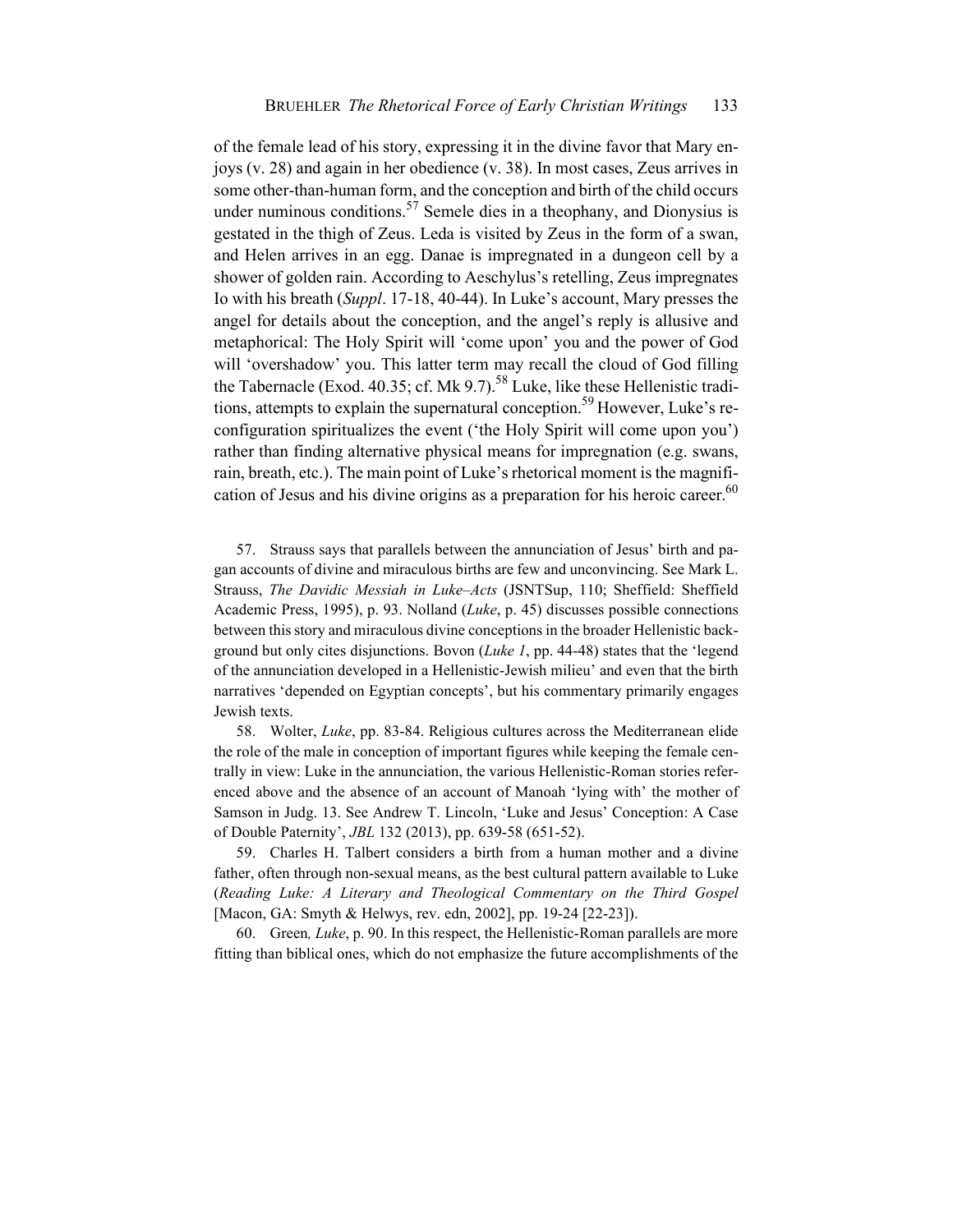#### 134 *Journal of Greco-Roman Christianity and Judaism* 15

The children of Zeus enumerated above often have momentous prophecies that surround their births: Dionysius is 'twice-born' in certain versions of the myth (*Homeric Hymn* 1, *To Dionysius*), Helen would have the beauty to launch a thousand ships, Perseus was prophesied to kill his grandfather, Heracles would be a great leader (Homer, *Il*. 19.95-100). Luke follows in this same vein, telling the mysterious birth of a divinely conceived child in a good woman, prompting the audience to expect the momentous predictions about his authoritative rule in  $1.32-33$ .<sup>61</sup> Thus, Luke maintains the main point of many of these Mediterranean tales—the character of the child and hero-tobe—while blending in somewhat different resources (probably from the Hebrew Scriptures) to help explain the divine origin of the child.

#### *The Influence of the Passage on the Book/Corpus*

A given text also has a rhetorical impact on the rest of the work that contains it. What an author has written provides resources and constraints that influence the progress and coherence of the rest of the work. This is especially true for the opening of a work like Lk. 1.26-38. This sets tone, characters and themes for Luke's entire opus.<sup>62</sup> What we find here is a string of connected rhetorical moments that all bear some influence on one another and in a complex fashion are shaped by the author(s) to meet the various needs of the audience. While the previous two categories primarily looked back to find previous resources that might have impacted or been reconfigured by an author,

child. The absence of this component in Hebrew Bible annunciation stories is noted by Brown (*Birth*, p. 309). Prescendi affirms the link between divine paternity, virgin mothers and the 'illustrious future' (p. 14) of their child in Francesca Prescendi, 'Divine Fathers, Virgin Mothers and Founding Children: Italic Myths about Conception and Birth', in C. Clivaz *et al.* (eds.), *Infancy Gospels: Stories and Identities* (WUNT, 281; Tübingen: Mohr Siebeck, 2011), pp. 3-14.

61. This combination of supernatural prodigies and prophecies of future greatness is noted by Charles H. Talbert, 'Prophecies of Future Greatness: The Contributions of Greco-Roman Biographies to an Understanding of Luke 1:5–4:1', in Charles H. Talbert (ed.), *Reading Luke–Acts in its Mediterranean Milieu* (NovTSup, 107; Leiden: Brill, 2003), pp. 65-78 (71). Luke 1.26-38 is entitled 'Jesus, God's Act' in Talbert, *Reading Luke*, pp. 19-24.

62. The force of relevant passages could be explored across books or entire corpora in the instance of Pauline or Johannine writings.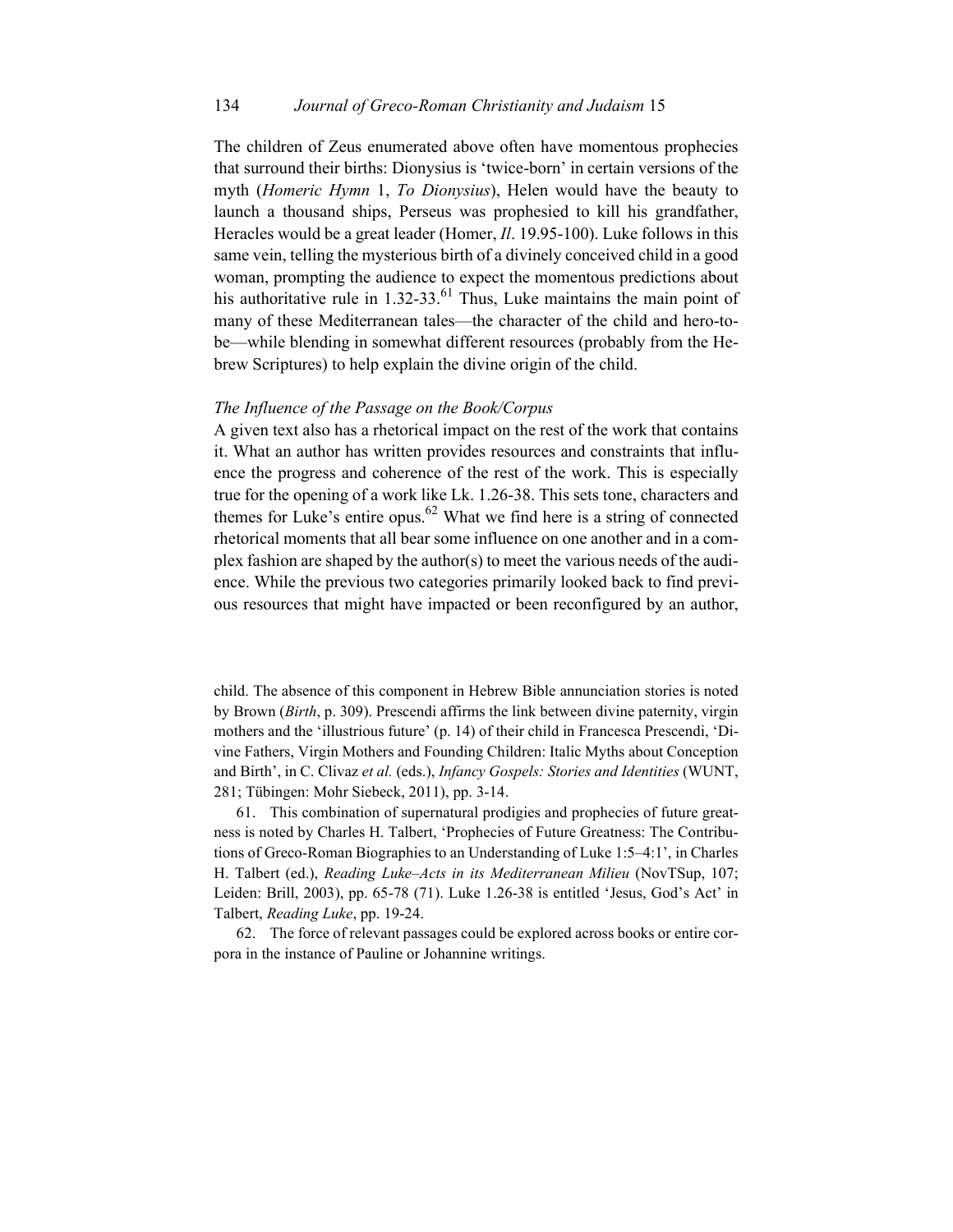this category can look backward or forward depending on where a given passage falls in the larger work or corpus.

Mary appears as a silent character a few more times in the infancy narrative (Lk. 2.5, 22, 33, 43), but twice Luke tells his audience that she 'treasured all these things in her heart' (2.19, 51), probably indicating Mary's insight into the divine events afoot in her son's life.<sup>63</sup> Mary is also referred to in 8.19-21 and possibly 11.27-28. These passages initially seem to contrast Jesus' mother with those who 'hear and obey' the word of God, but the author and audience have already been impacted by the rhetorical force of the earlier story where Mary obediently accepts the angel's word (1.38). These passages have a backwash force that causes the reader to understand the annunciation even more through the lens of obedience, once again making her a model of discipleship. Corresponding to her role in the Gospel, Mary also appears at the beginning of Acts where she joins with the other believers (1.14) and presumably shares in the coming of the Spirit  $(2.1)$ .<sup>64</sup> Mary serves as a model of discipleship, and female discipleship in particular.<sup>65</sup> This sets the reader on a path to expect other positive female characters in Luke–Acts: Anna (Lk. 2.36- 38), female supporters of Jesus (Lk. 8.1-3), a believing hemorrhaging woman (Lk. 8.43-48), another Mary (Lk. 10.38-42) and Lydia, the first convert in Europe (Acts 16.11-15). Thus, Luke's early telling of this story bears a force on later positive portrayals of women, but it is also influenced by later statements about obedience that reveal part of the intended rhetorical force of that earlier episode.

#### *The Influence on the Ideal (Christian) Audience*

Exploring how the passage under this lens meets the immediate rhetorical aims of the author(s) for the intended or ideal audience is perhaps the most natural component of the analysis of rhetorical force. This is the consideration

63. Bovon, *Luke 1*, p. 92.

64. Surprisingly, Rubin largely ignores these later appearances of Mary in Luke's narrative. See Miri Rubin, *Mother of God: A History of the Virgin Mary* (New Haven: Yale University Press, 2009), pp. 7-8. Similarly, Myers stresses the absence and silence of Mary in Luke's narrative after the Magnificat. See Alicia D. Myers, *Blessed among Women? Mothers and Motherhood in the New Testament* (Oxford: Oxford University Press, 2017), p. 58.

65. Raymond E. Brown *et al.* (eds.), *Mary in the New Testament* (New York: Paulist Press, 1978), pp. 162-63, 177.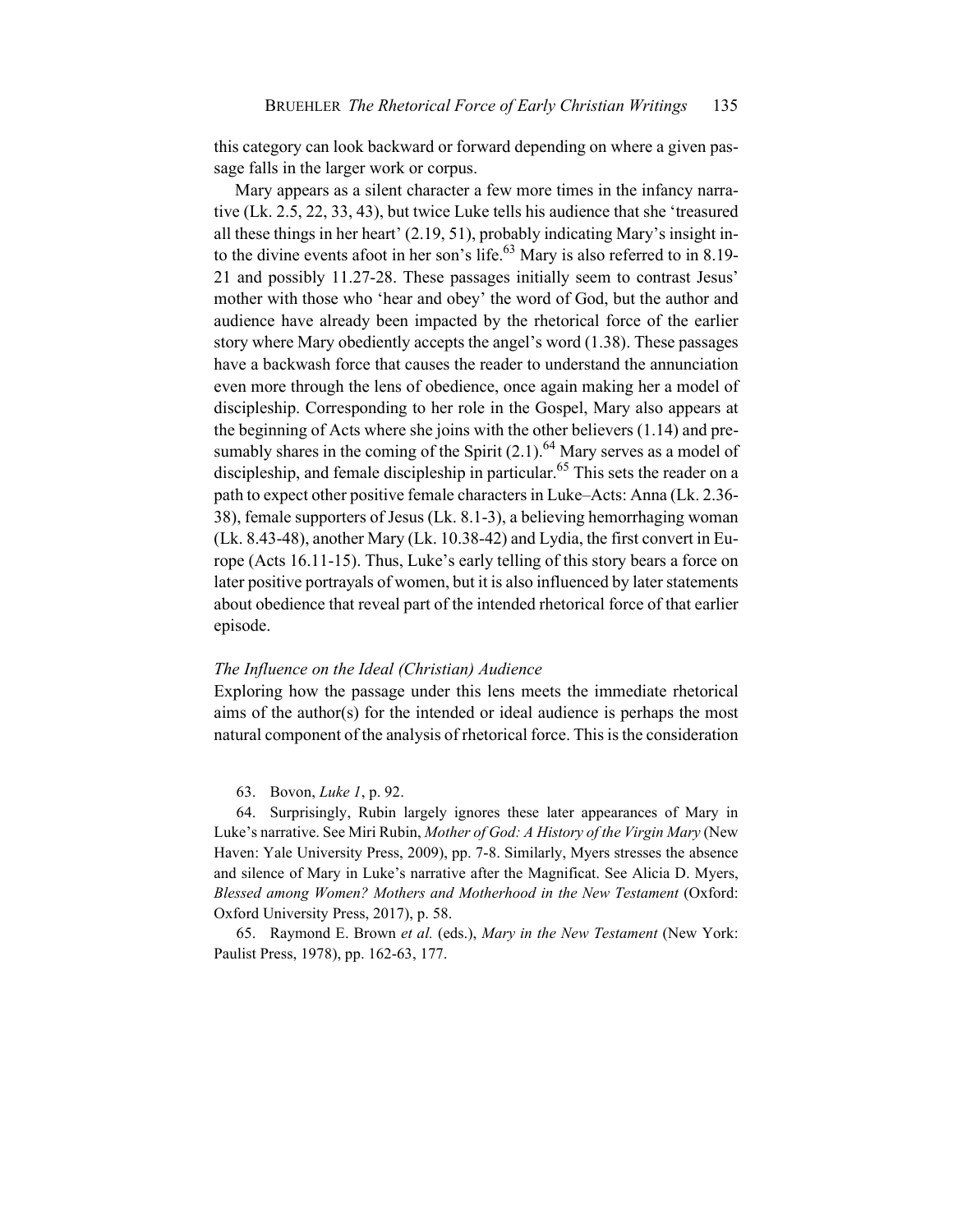that comes out most strongly in the review of the development of SRI above and the discussion by Hawhee—the text before us is a snapshot of a rhetorical moment. SRI brings the context to bear on understanding a text by considering social and cultural intertexture, historical intertexture and social-cultural texture. In rhetorical force, we take that information, together with a larger picture of the context gleaned from the book, and focus on the impact this particular constellation of forces might have had on its first audience. As best as we can, we ascertain the specific context of the book and seek to trace how the creative combination of traditions, forces, meanings and techniques explicated in the preceding components of sociorhetorical analysis may have exerted its force in that setting, evaluating how it may have affected its target audience.

Luke states his purpose explicitly in 1.4. He wants his audience, here named only as Theophilus, to 'realize the reliability of the things about which you have been instructed'.<sup>66</sup> Given the rhetorical moment and the configuration of resources in 1.26-38, what affect might this passage have on the audience? Luke emphasizes through repetitive texture that everything about the birth of Jesus was divinely initiated and orchestrated: God sends the angel (v. 26), God is with Mary (v. 28), God has favor upon Mary (v. 30), the Most High will be identified as the boy's father (v. 32), God will give him the throne of David (v. 32), God's Spirit and power will accomplish this miracle (v. 35), God's words never fail (v. 37) and Mary is God's servant (v. 38).<sup>67</sup> If one takes Theophilus as representative of a larger audience, Luke is speaking to Gentiles but also to those who know the traditions of Israel concerning the

66. On the notion of 'reliability' in Lk. 1.4, see I. Howard Marshall, *Luke: Historian & Theologian* (Downers Grove, IL: InterVarsity Press, 3rd edn, 1988), p. 85. Loveday Alexander prefers the translation 'assured knowledge' to contrast the Gospel with mere word of mouth in *The Preface to Luke's Gospel: Literary Convention and Social Context in Luke 1.1-4 and Acts 1.1* (SNTSMS, 78; Cambridge: Cambridge University Press, 1993), pp. 140-41.

67. The activity of God in the infancy narratives is summarized by John Squires, *The Plan of God in Luke–Acts* (SNTSMS, 76; Cambridge: Cambridge University Press, 1993), pp. 27-32, and Darrell L. Bock, *A Theology of Luke and Acts* (Biblical Theology of the New Testament; Grand Rapids: Zondervan, 2012), pp. 100-103.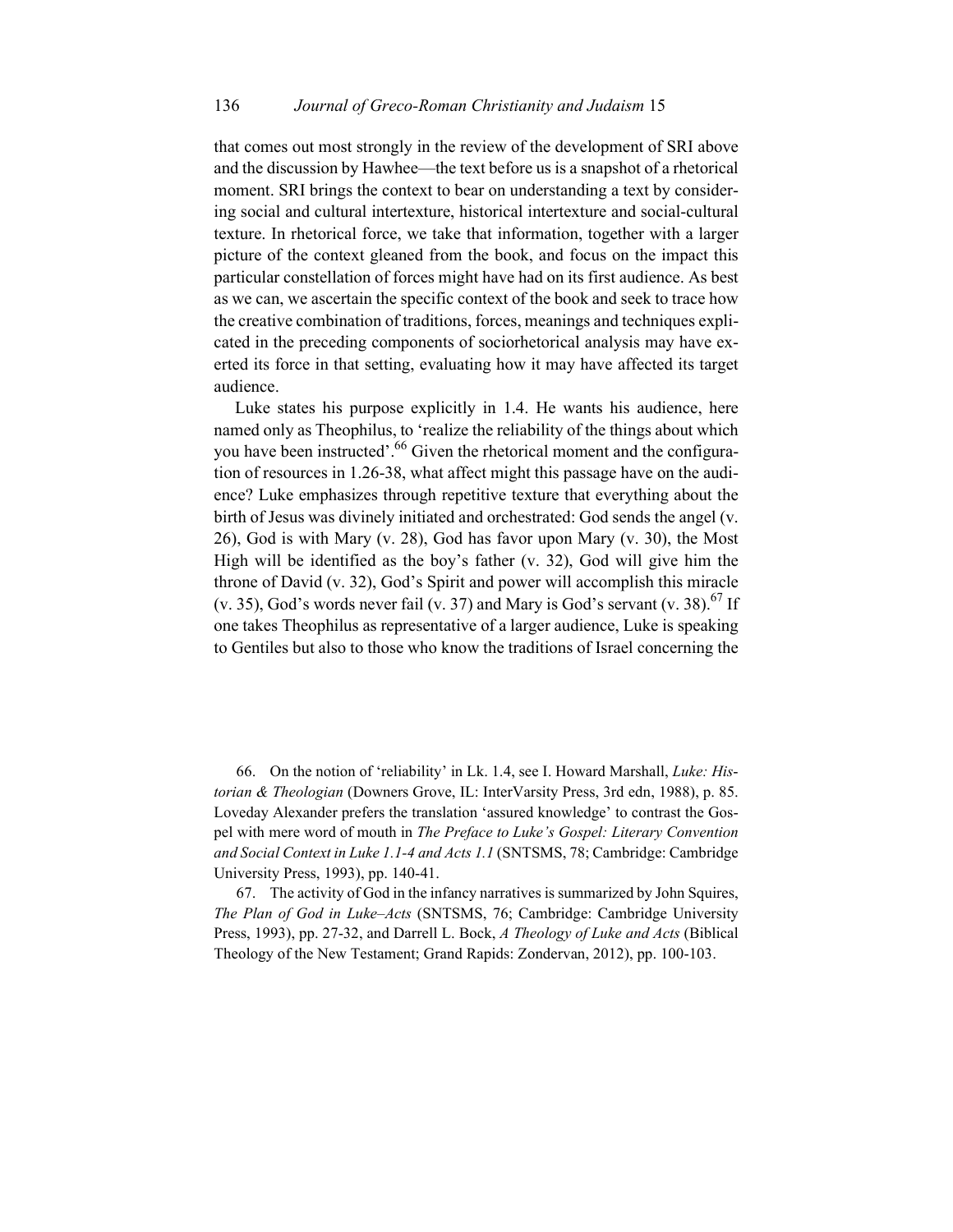person and ministry of Jesus.<sup>68</sup> Both Jews and Gentiles may need to be convinced that God, specifically the God of Israel, was definitively at work in the life of Jesus, and Luke repeatedly emphasizes this theme in the speeches of Acts (2.22-24; 10.38; 13.30-32; 17.30-31). While Acts stresses that God was at work in Jesus' ministry and resurrection, Lk. 1.26-38 emphasizes that divine involvement goes back to the very conception of Jesus. In a competitive religious landscape, this claim raises the status of Jesus.

This leads into a second element common throughout the infancy narrative—the connection of Jesus to the traditions of Israel, and specifically David, in Lk. 1.27 and 32-33. Luke draws on Jewish intertextual forces, focuses them on the body of Mary, and draws in elements of apocalyptic rhetorolect with the announcement of an angel (1.26, 38) and references to the power of God (1.34, 37) to confirm that Jesus fulfills an ancient prophecy to David. This may have added more credibility to the story among Roman members of Luke's audience because of the tradition's antiquity,  $69$  while also serving an apologetic aim regarding Jesus' status as Messiah among Jewish hearers.<sup>70</sup> Luke weaves these two forces together to reinforce one another: the direct and regular involvement of God in the coming of Jesus certifies his status as a regal Messiah.

#### *The Influence on Other Contemporaneous Christian Writings*

Comparing and contrasting documents within the canon has been done by typical New Testament scholarship, but SRI can bring its attention to rhetoric and rhetorical forces to illuminate new dimensions of this familiar arena. Rather than seeking to trace textual, conceptual or historical genealogies, SRI can draw attention to the creative ways in which various compositions in the New Testament draw on different or similar traditions in different or similar ways to meet different or similar rhetorical moments. Sometimes these will involve points of connection, but more often we will see more clearly the ways that the available rhetorical forces are being deployed in our own text

68. Alexander, *Preface*, p. 192, and Jennifer M. Creamer, Aida B. Spencer and Francois P. Vijoen, 'Who is Theophilus? Discovering the Original Reader of Luke– Acts', *IDS* 48 (2014), pp. 1-7 (3-4).

69. Philip F. Esler, *Community and Gospel in Luke–Acts* (SNTSMS, 57; Cambridge: Cambridge University Press, 1987), p. 214.

70. Robert L. Brawley, *Luke–Acts and the Jews: Conflict, Apology, and Conciliation* (SBLMS, 33; Atlanta: Scholars Press, 1989), pp. 155-59.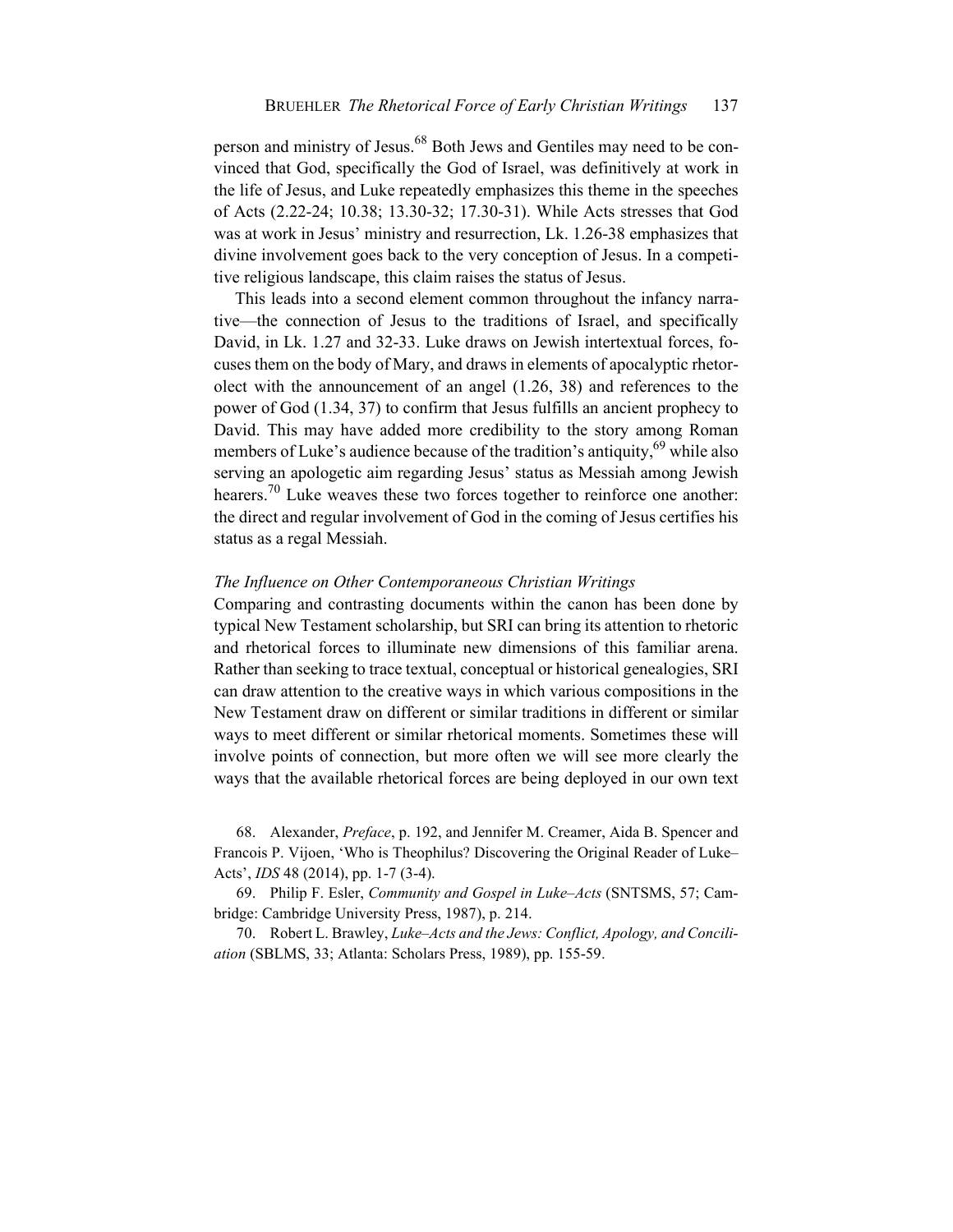by looking at how a roughly contemporaneous Christian text worked with a similar set of available forces to address a different rhetorical moment.

Matthew's Gospel has the other major narrative development of the story of Mary. The genealogy of Mt. 1.1-17 sets up the reader in a curious way. Three of the five women mentioned in the genealogy could have their sexual purity questioned: Tamar pretended to be a prostitute and slept with her father-in-law, Rahab was labelled a prostitute (v. 5; cf. Heb. 11.31) and the unnamed 'wife of Uriah' was raped by David (v. 6).<sup>71</sup> Then, the reader comes to Mary in v. 16—perhaps she too could have her purity and virginity questioned (as was done by Celsus [Origen, *Cels*. 1.32] and in the *Toledoth Yeshu*).<sup>72</sup> Matthew answers this very charge repeatedly in vv. 18-25.<sup>73</sup> Mary was engaged but was found to be with child 'before they lived together', and this child was 'from the Holy Spirit' (v. 18). An angel appears to Joseph and affirms that 'the child conceived in her is from the Holy Spirit' (v. 20). This has a precedent grounded in the Hebrew Scriptures, for 'the virgin shall

71. The other major interpretive perspective regarding the women in Matthew's genealogy is that they all represent characters on the margins of Jewish identity. Including them points to a motif related to outsiders in general and women in particular in Matthew's Gospel. See E. Anne Clements, *Mothers on the Margin? The Significance of the Women in Matthew's Genealogy* (Cambridge: James Clarke, 2014), pp. 3-5 and 194-230. This emphasis is present, and it coexists with sexual accusations against these women.

72. This possibility is affirmed by Brown (*Birth*, pp. 73-74). Accusations of Jesus' illegitimacy are emphasized by Jane Schaberg, *The Illegitimacy of Jesus: A Feminist Theological Interpretation* (New York: Crossroad, 1990), pp. 195-97 and Bruce Chilton, *Rabbi Jesus: An Intimate Biography* (New York: Doubleday), pp. 15- 20. However, Crossan has argued that the primary rhetorical aim of the pre-Gospel claims of Mary's virginity was to outdo claims about the miraculous births of Roman emperors. See John Dominic Crossan, 'Virgin Mother or Bastard Child?', *HTS* 59 (2003), pp. 663-91 (686-89). Such a Roman framing is also suggested by Amy-Jill Levine and Ben Witherington III, *The Gospel of Luke* (New Cambridge Bible Commentary; Cambridge: Cambridge University Press, 2018), p. 36.

73. Edwin D. Freed, 'The Women in Matthew's Genealogy', *JSNT* (1987), pp. 3-19, and Robert C. Gregg, *Shared Stories, Rival Tellings: Early Encounters of Jews, Christians, and Muslims* (Oxford: Oxford University Press, 2015), pp. 463-64. However, Keener disagrees, saying that Matthew is stressing the non-Jewish background of these women (Craig S. Keener, *A Commentary on the Gospel of Matthew* [Grand Rapids: Eerdmans, 1999], p. 79).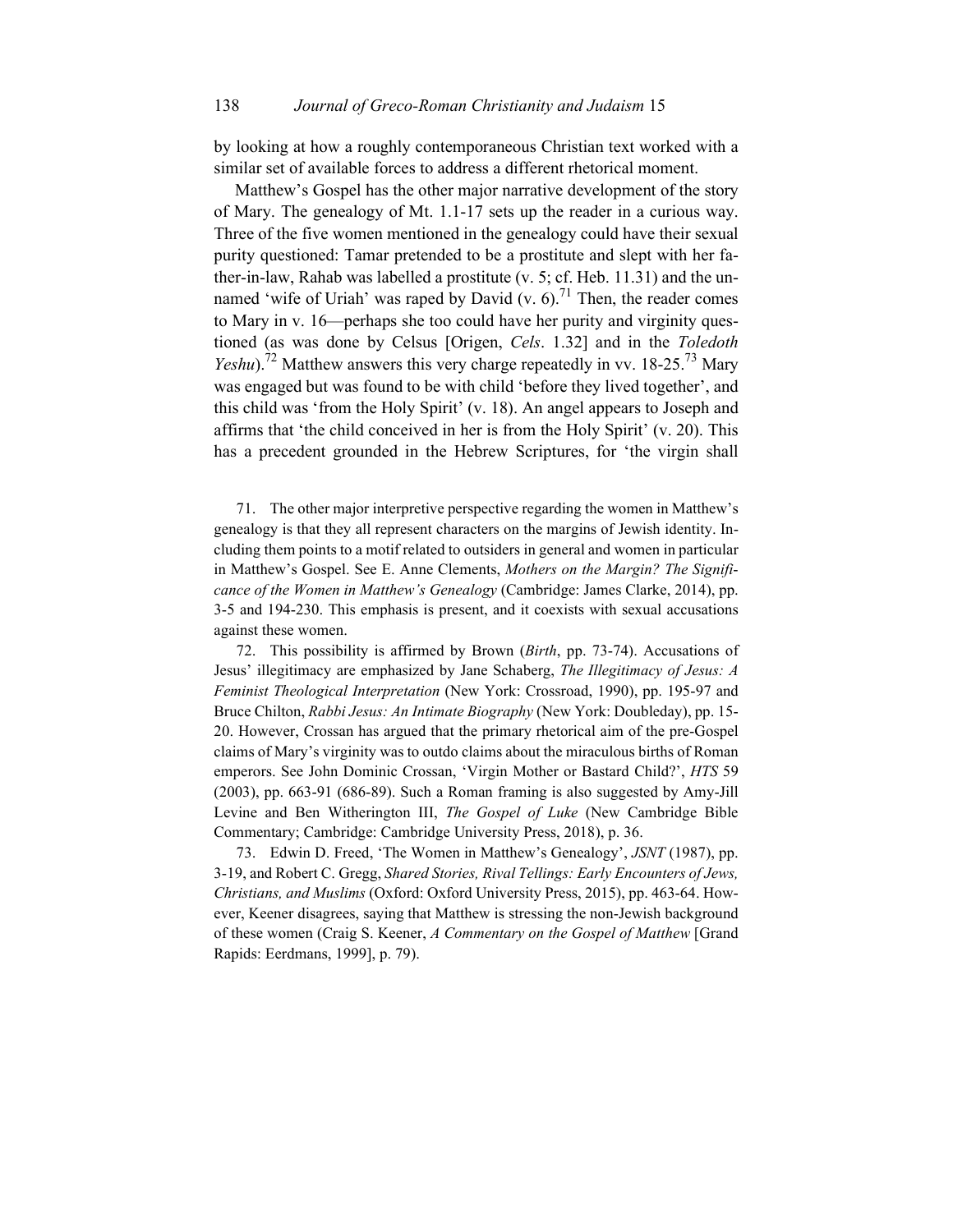conceive' (v. 23). Finally, Matthew ends the story emphasizing again that Joseph 'had no marital relations with her' (v. 25). Luke appears to emphasize the righteousness and obedience of Mary as exemplified in her virginity, but he does this in a positive way to stress the divine origins of Jesus rather than defending her sexual purity.<sup>74</sup> Matthew, on the other hand, appears to be engaged in an apology for the virginity of Mary, who may have been under some suspicion in his rhetorical situation.<sup>75</sup>

Mary appears briefly in a few other texts of the New Testament. In Jn 2.5 in the story of the Wedding at Cana, she says to the servants, 'Do whatever he tells you'—appropriate advice coming from the one who obediently accepted the word of the Lord to her (Lk. 1.38). Paul picks up on some elements of the Davidic lineage of Jesus, which may have been affirmed matrilineally (Rom. 1.3; cf. Lk. 1.27, 32),<sup>76</sup> but Paul also develops birth traditions about Jesus in ways that fit his own distinctive arguments about the Law and salvation (Gal. 4.4).<sup>77</sup> In sum, Luke's situation appears less polemical than Matthew's, all of the authors place Mary within the family line of David and Paul shows how flexible Jesus' birth can be to rhetorical reconfiguration. The annunciation in Luke emphasizes the superiority of Jesus over John and touches on Luke's theme of the Holy Spirit.<sup>78</sup> Luke's story is focused on the

74. Brown *et al.* state that Luke intended to portray a virginal conception even if he did not stress it as much as Matthew (*Mary*, p. 120). Given that Luke later sets Jesus' birth in the context of a census ordered by Augustus (2.1-20), Crossan's thesis about the virgin birth functioning primarily in response to Roman imperial birth stories is more fitting for Luke's framing than for Matthew's.

75. Rubin (*Mother*, pp. 15-16) treats the apologetic and polemical problems faced by early Christians about the origins of Jesus as the primary rhetorical setting for discussing Mary. This fits Matthew's Gospel better than Luke's.

76. Matthew W. Bates, 'A Christology of Incarnation and Enthronement: Romans 1.3-4 as Unified, Nonadoptionist, and Nonconciliatory', *CBQ* 77 (2015), pp. 107-27 (117-21). However, Brown *et al.* are agnostic about whether Rom. 1.3 makes any reference to Mary (*Mary*, pp. 34-38).

77. Paul probably refers to Jesus as 'born of a woman' in order to affirm his humanity. See Brown *et al.*, *Mary*, pp. 41-44, and Klaus Scholtissek, '"Geboren aus einer Frau, geboren unter das Gesetz" (Gal 4,4): Die christologisch-soteriologische Bedeutung des irdischen Jesus bei Paulus', in Hans Hübner (ed.), *Paulinische Christologie: Exegetische Beiträge* (Göttingen: Vandenhoeck & Ruprecht, 2000), pp. 194-219 (200-202).

78. Both are noted by Gregg, *Shared Stories*, pp. 470-71.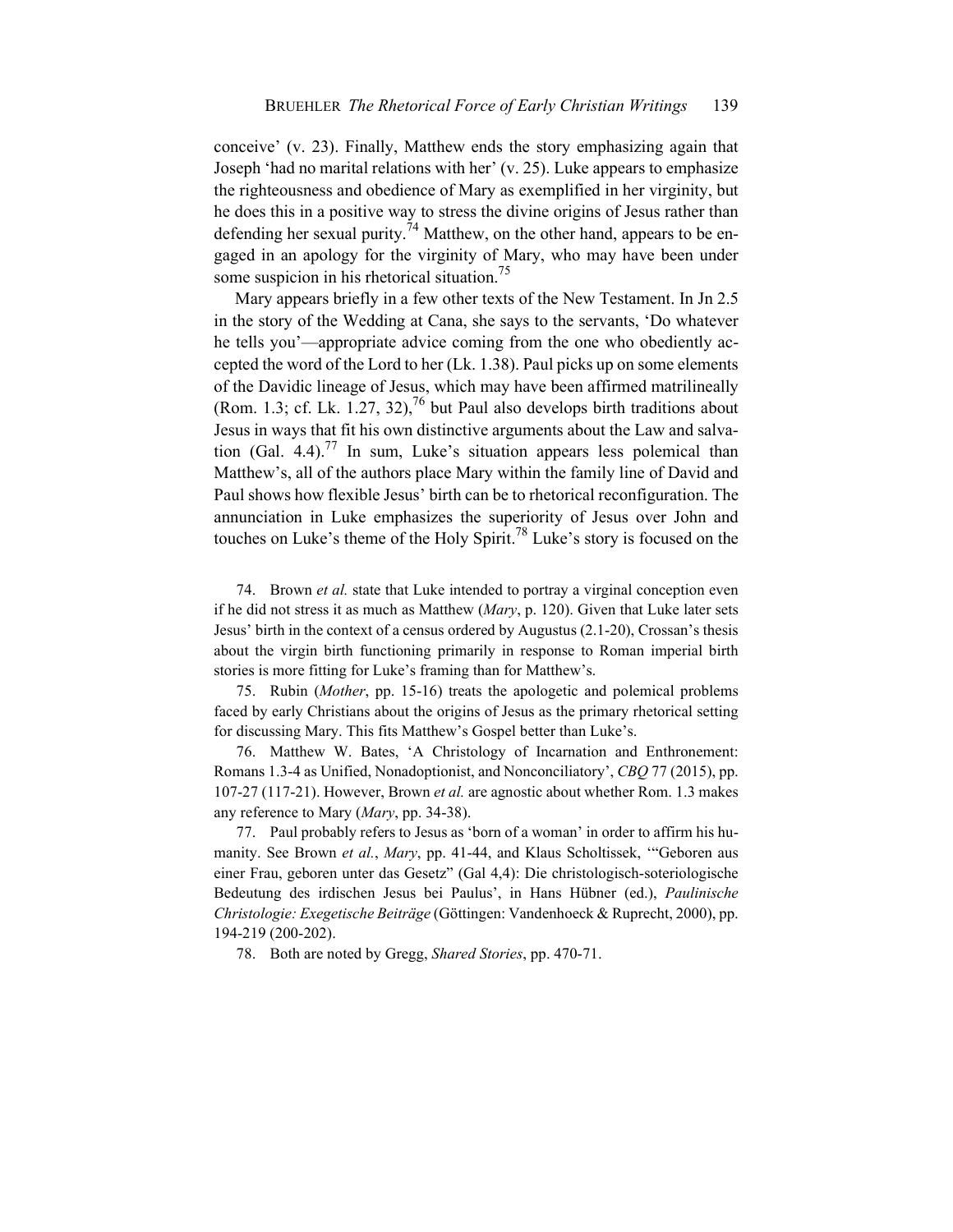character and the body of Mary, for the miraculous conception that takes place in her reveals the activity of God and the exalted status of Jesus in ways that Luke wants his audience to realize are fully reliable.

#### *The Influence on a General, Mediterranean (non-Christian) Audience*

The development of rhetorical force within SRI features this particular affect: How does this New Testament text emerge into the world around it? How would the 'average' person in the Mediterranean world, especially someone unfamiliar with Judaism and early Christianity, be affected by the creative discourses emerging in these early Christian texts?<sup>79</sup> A major challenge here is delineating these 'average Mediterranean persons'. One must also beware of not simply sliding into another analysis of intertexture but instead doing the imaginative work of how the rhetorical force of the New Testament text, most likely directed at an insider audience, might have affected an outsider. It is helpful to have a specific textual or artefactual basis for this analysis in order to link it to ideologies and discourses in the broader Mediterranean world.

Luke's Gospel emerged into a literary scene in the late first century and early second century that witnessed a fresh proliferation of Latin epics. While Luke–Acts does not match the length or genre of these epics perfectly, this literature is still a source for fruitful comparisons that were current for the earliest audiences of Luke's Gospel. $80$  The topics of virginity, purity, motherhood, salvation and identity found in Luke's recounting of the annunciation also appear in Silius's narration of the arrival of the Magna Mater icon at Rome near the end of the Punic Wars. The entire episode had been foretold by the Sibyl, setting the importance of female power and prophecy over the story (*Pun*. 17.1-2). She had prophesied that Rome would not win over the

79. The importance of this question is highlighted by the need to make sense of how early discourses about Mary in the canonical Gospels and apocryphal infancy gospels can be linked to the rise in her veneration in the Christian empire of the late Roman period. Rubin moves quickly from the earliest period in which very little is written about Mary to her importance in and around the rule of Constantine in the late third and early fourth century with few comments about how we move from one to the other (Rubin, *Mother*, p. 16-21).

80. On the relationship between Luke and the Latin epics see Marianne Palmer Bonz, *The Past as Legacy: Luke–Acts and Ancient Epic* (Philadelphia: Fortress Press, 2000).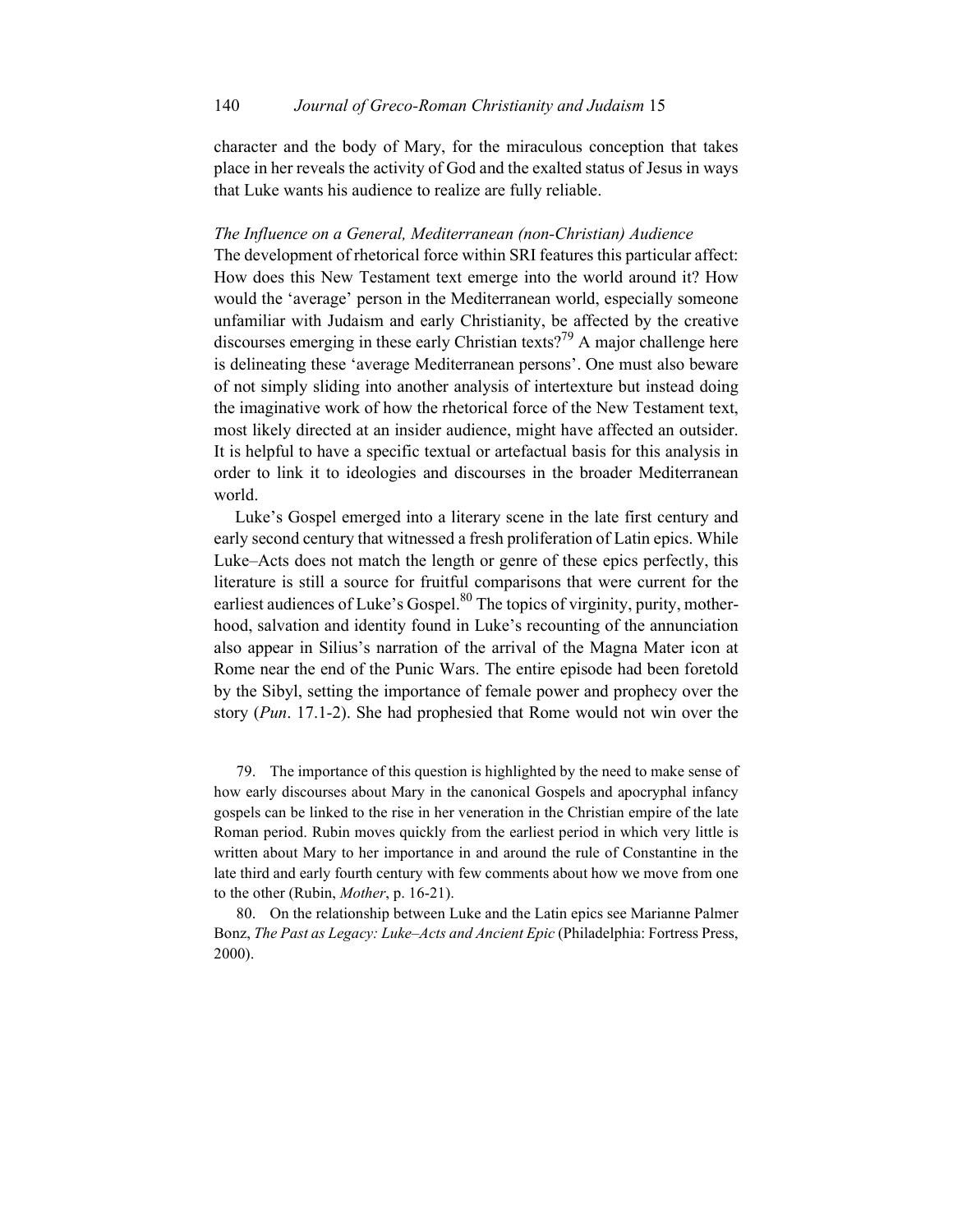Carthaginians until they welcomed Cybele, the Mother of the Gods, to be worshipped in Rome (17.2-4). The meteorite rock that was the cultic object of her worship was brought to Rome on a ship and guided up the Tiber with ropes, but at a certain point the ship lodged in the riverbed and would not move. Cybele was attended by virgin priests, one of whom announced that only a chaste woman would be able to move the ship any further. Claudia, a defamed vestal virgin, steps forward, asks Cybele to affirm her purity, and proceeds to pull the ship single-handedly down the river accomplishing the goddess's arrival in Rome  $(17.33-45).$ <sup>81</sup>

Thus, Silius portrays a foreign mother deity welcomed into Rome by a pure virgin. The Great Mother brings salvation, but that salvation must be facilitated by a chaste woman. Silius implies that the defeat of decadent and masculine Rome can be remedied by a woman of purity, who symbolizes moral renewal. $82$  The male construction of Roman identity in this story must adapt to a foreign female deity and submit to a chaste female mediator.<sup>83</sup> Thus, the rhetorical force of Luke's portrayal of Mary may have struck a resonating chord in the Mediterranean world. He tells of a chaste, righteous and graced woman, Mary (Lk. 1.27-28), who is chosen by God to be the conduit for a foreign deity who will offer salvation and life to the people (1.30-33). The strangeness of Jesus as a 'messiah' of a foreign God is mediated by the purity of the chosen woman who delivers him to the larger world for their ultimate good. In the broader culture, Luke finds the salvific valence of motherhood, the welcoming of a foreign savior and the mediating authority of a chaste woman. Thus, the rhetorical forces of his portrayal of Mary could have affected a larger Mediterranean audience who were familiar with such storylines.

#### *The Influence on Later Religious Traditions and Practices*

The analysis of rhetorical force also looks forward to a work's effect on later contexts as noted in these last two domains of consideration. This is the case for two interconnecting reasons. First, the texts of the New Testament were

81. See the review of this episode in Krishni Schaefgen, *The Magna Mater Romana: A Sociocultural Study of the Cult of the Magna Mater in Republican Rome* (unpublished PhD diss.; State University of New York at Buffalo, 2015), pp. 49-72.

82. Anthony Augoustakis, *Motherhood and the Other: Fashioning Female Power in Flavian Epic* (Oxford: Oxford University Press, 2010), pp. 233-34.

83. Augoustakis, *Motherhood*, p. 236.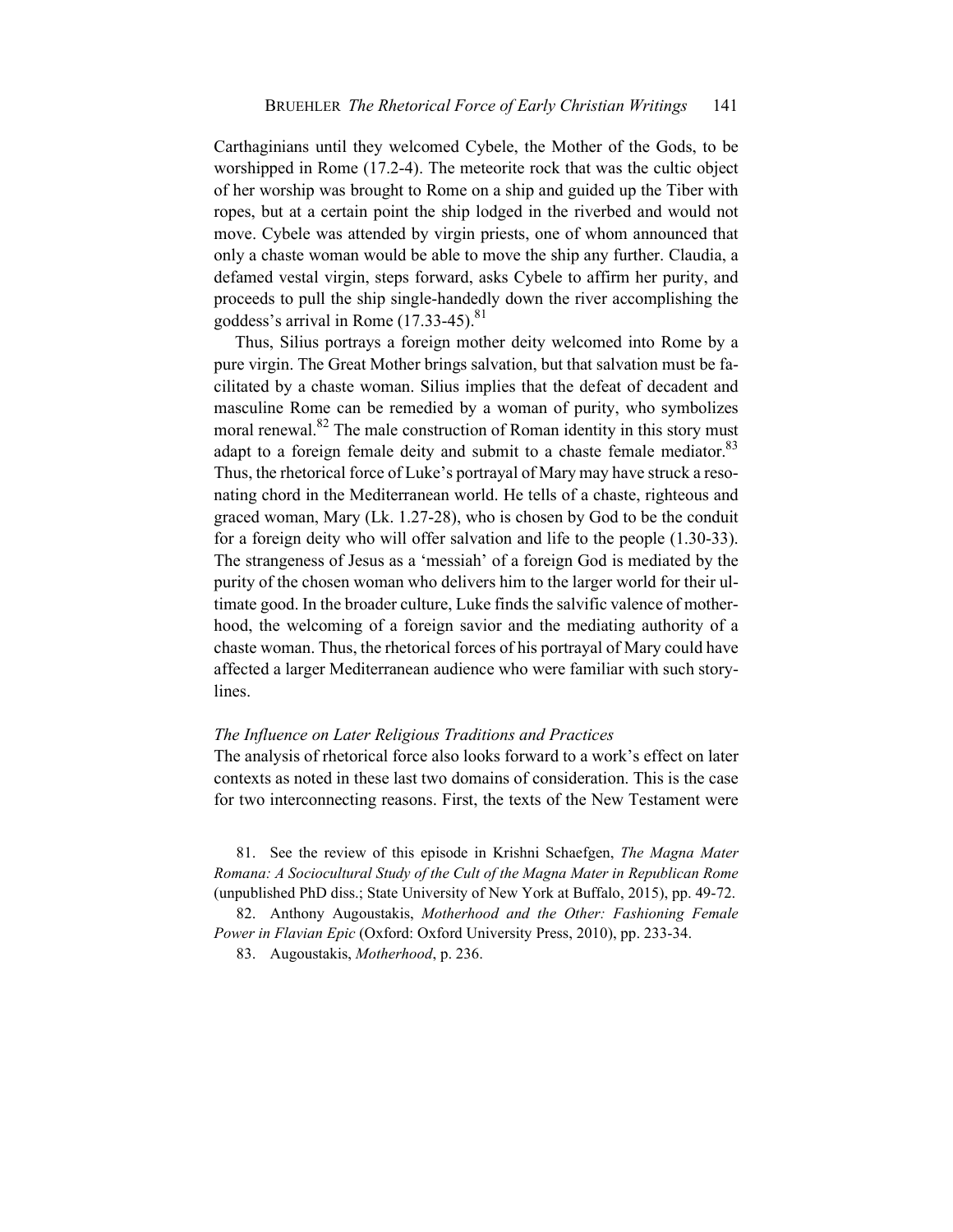highly generative and impactful in their creative blending of forces. These texts were kept and canonized because of their rhetorical power in the early Christian communities and beyond. Thus, fully understanding these texts can involve analyzing the rhetorical force that they themselves exerted on traditions that would develop after them. Secondly, hindsight may not be 20/20, but examining the history of the effects of a text provides a helpful perspective on the text itself—by explicating what a text *did* we might better grasp what that text was originally *doing*. Given the sacred texture and religious aims of the New Testament, investigating the currents of influence that these documents had on later religious traditions will often be especially illuminating.<sup>84</sup>

Such is the case when we look into later traditions about Mary, for writers across a wide spectrum extract certain forces activated by Luke to include in their own writing.<sup>85</sup> For Irenaeus, the intersection of Mary's virginity (Lk. 1.34) and her obedience (1.38) sets up an analogous contrast with the figure of Eve who was also a virgin but was defined by her disobedience.<sup>86</sup> As Eve opened the door to death through her disobedience, so Mary opened the door to life and salvation through her obedience (*Haer*. 5.19.1). Irenaeus himself engages in dynamic blending, drawing the obedience element from Luke into a constellation of other elements from the Old Testament and New Testament but leaving out several other elements of Luke's presentation (*Haer*. 3.22.1-

84. Thus, the analysis of rhetorical force within SRI provides a bridge between an emphasis on the interpretation of texts in the Christian canon and the analysis of the broader history of early Christianity—an unresolved dichotomy in Räisänen's work (*Beyond New Testament Theology*, pp. 160-62).

85. A major issue faced across the second century, but not discussed in this survey, is the defense and precise definition of Mary's virginal status in polemical contexts. For this theme, see Brown *et al.*, *Mary*, pp. 267-78 and Lincoln, 'Luke', pp. 653-57.

86. M.C. Steenberg describes Mary's role as one of 'co-recapitulation' in 'The Role of Mary as Co-Recapitulator in St. Irenaeus of Lyon', *VC* 58 (2004), pp. 117- 37 (118).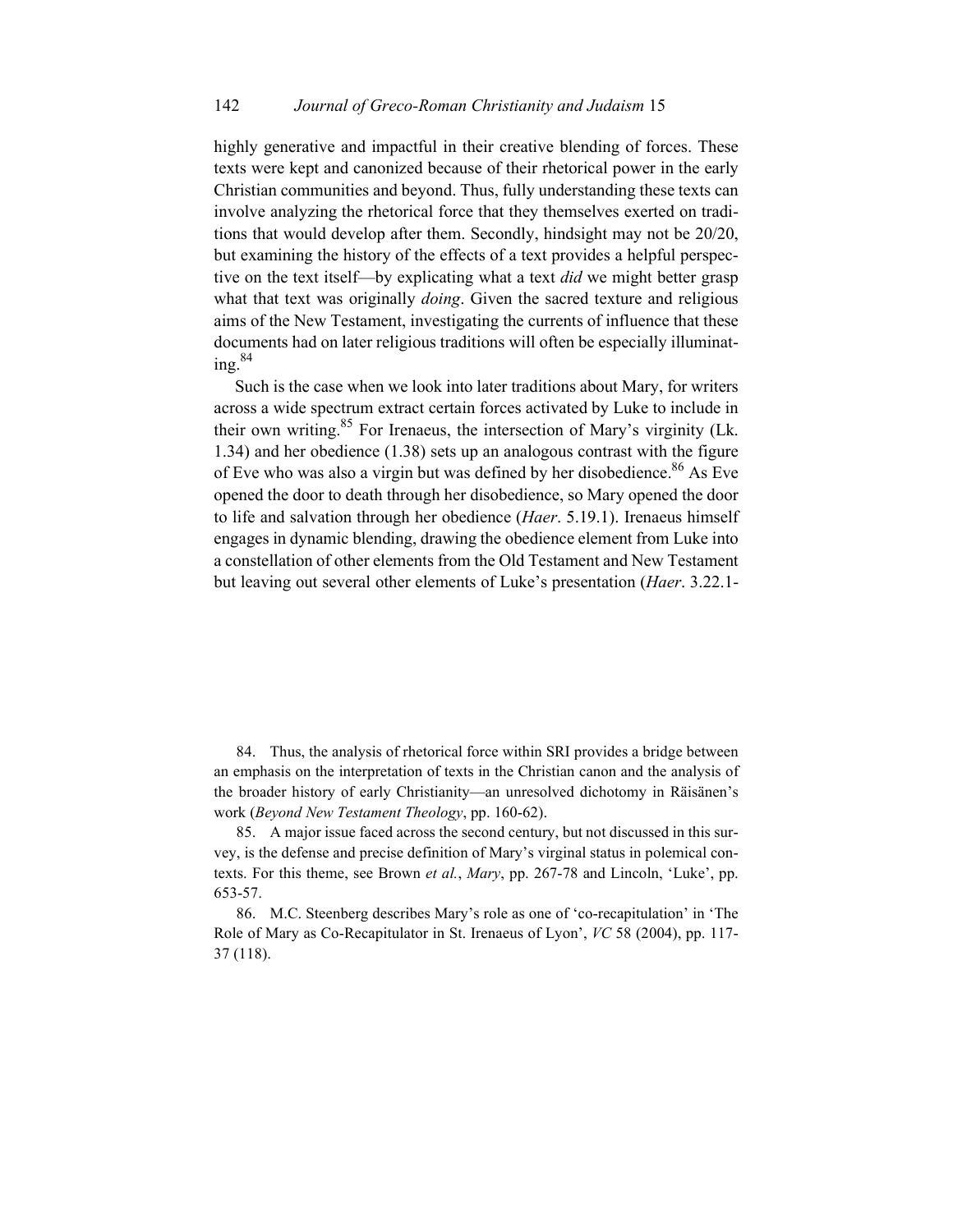4; he leaves out the role of Davidic fulfillment).<sup>87</sup> Mary's obedience is the scarlet Lukan thread that Irenaeus weaves into his own rhetorical moment.<sup>88</sup>

The later infancy gospels often feature Mary as a key character for reconfiguration in their rhetorical moment. The *Protevangelium of James* also idealizes Mary but for her purity rather than for her obedience.<sup>89</sup> This text pushes behind Luke's story to the birth of Mary to her parents Joachim and Anna, with several echoes of the birth of John the Baptist (*Prot. Jas.* 4.1-2).<sup>90</sup> Mary's purity is further certified through the purity of her parents (5.1-2). In her own infancy, Mary's own purity was protected at home (6.1) and in the temple (7.1; 8.1). In this text, she is not even engaged to Joseph, for he is merely an older man given charge over her  $(9.1-2)$ .<sup>91</sup> Her virginity is vouchsafed by the dreadful fire that burns the midwife's hand who doubts her chastity  $(20.1-3)$ .<sup>92</sup> The Our'an leads into its discussion of Mary with a mention of John the Baptist and an angelic annunciation that echoes elements in Lk. 1.27-31,<sup>93</sup> but it omits the fuller Christology of 1.32-33 and 35.<sup>94</sup> Mary then

87. Thus, Irenaeus is a good example of how the early Church drew on various scriptural analogies and typologies (e.g. Eve and Daughter Zion) to fill out the limited material on Mary in the New Testament. On this dynamic, see Jaroslav Pelikan, *Mary through the Centuries: Her Place in the History of Culture* (New Haven: Yale University Press, 1996), pp. 23-25.

88. See the emphasis on Mary's obedience in contrast to Eve (and Adam) in Irenaeus (Steenberg, 'Role', pp. 128-29).

89. Hock says that 'Mary's purity is the text's unifying theme'. See Ronald Hock, *The Infancy Gospels of James and Thomas* (The Scholars Bible, 2; Santa Rosa, CA: Polebridge Press, 1995), p. 14. Also see Mary F. Foskett, 'Virginity as Purity in the *Protevangelium of James*', in Amy-Jill Levine (ed.), *A Feminist Companion to Mariology* (London: T. & T. Clark, 2005), pp. 67-76.

90. Gregg points out the similarity of the annunciation to Anna and the annunciation to Mary in Lk. 2 (*Shared Stories*, p. 473).

91. Mary's protestation that she 'does not know a man' is made to Joseph (*Prot. Jas.* 13.2) rather than to Gabriel (Lk. 1.34).

92. See the review of the purity theme in this part of the story by Gregg, *Shared Stories*, pp. 477-79.

93. 'The structural similarities between the Lukan and qur'anic accounts [of Mary] are striking, including the story of Zechariah and Elizabeth', states Michael Lodahl, *Claiming Abraham: Reading the Bible and the Qur'an Side by Side* (Grand Rapids: Brazos, 2010), p. 138.

94. Pelikan, *Mary*, pp. 70-71.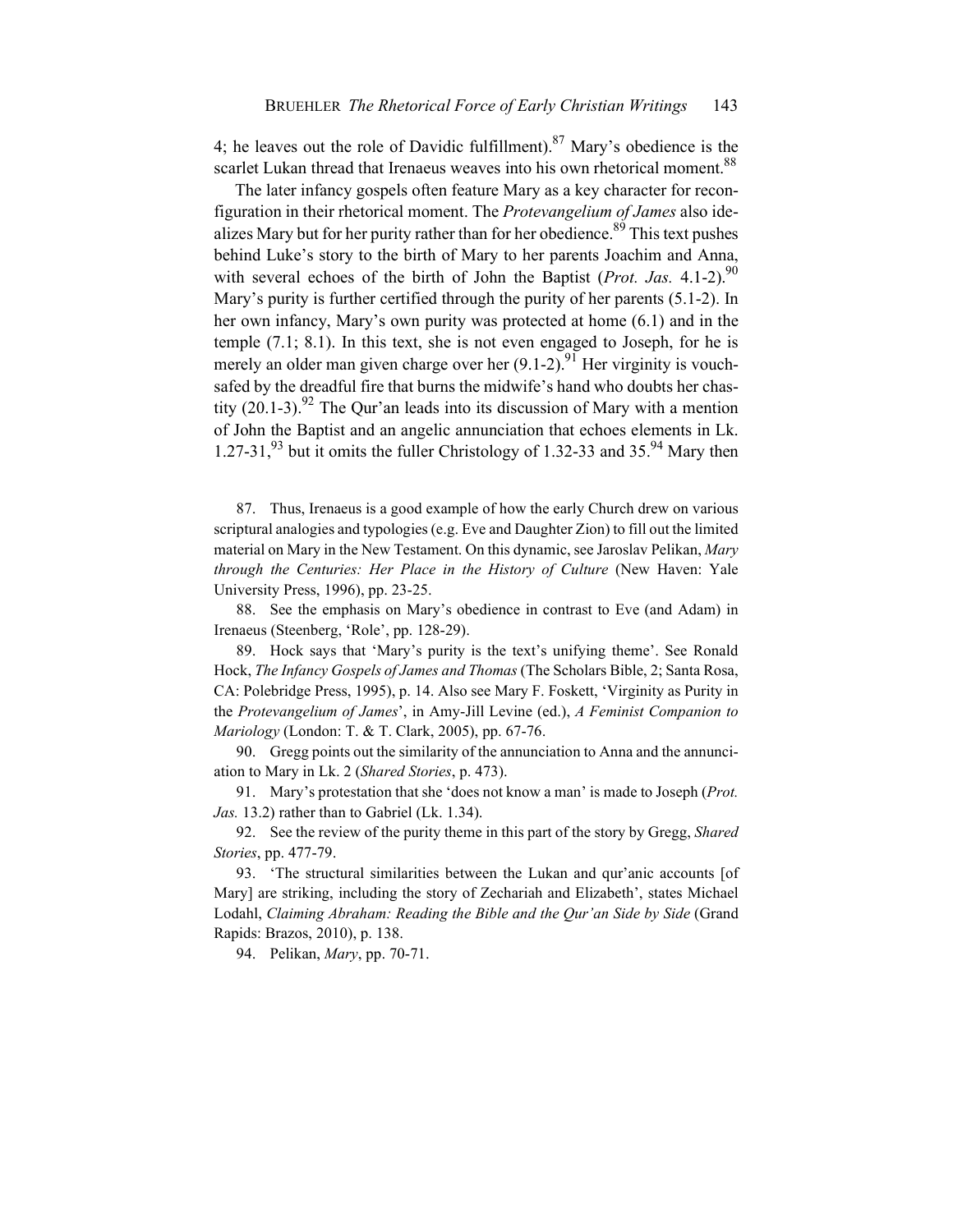enters into monastic seclusion in the desert (Q Maryam 19.16, 22), which also includes vows of fasting and silence  $(19.26)$ .<sup>95</sup> Mary does not just protest to the angel that she is a virgin but emphasizes that she has not even been touched by a man (19.20). The son to be borne by her is a 'pure one' (19.19).<sup>96</sup> The Qur'an makes a nod to the *Protevangelium of James* by referring to the purity of Mary's parents as well  $(19.28)$ .<sup>97</sup> Thus, the Qur'an picks up on the blended topos of virginity and purity that occurs in *Joseph and Asenath*, that Luke maintains in terms of virginity and obedience, that the *Protevangelium of James* extends backwards and intensifies and that the Qur'an takes and shifts into a monastic mode that deploys Mary's character to certify the calling and purity of Jesus as a prophet of Allah (19.31-32). The force of purity picked up by Luke appears to be the primary force developed by later religious texts and traditions.

#### *The Influence on Developments in the Larger Mediterranean World*

The previous category remains largely within the texts and traditions of religious movements indebted to and emerging out of Judaism and Christianity. However, Christian texts continued to interact with and influence the peoples and cultures of the Mediterranean for hundreds of years into the future. What gave the texts of the New Testament such staying power and persuasive power in the early centuries after they were written? Something about the unique power captured in the forces at the original rhetorical moments of the New Testament continued to sway the hearts of women and men. Thus, our analysis of the rhetorical force of a text can also include how the force of that text may have continued to exert itself over and over in the gradually shifting contexts of late antiquity. Again, these texts were kept and used in apologetics, edification and evangelism, testifying to their ongoing cultural relevance and rhetorical force.

Two trends developed in the Mediterranean world during the years of the later Roman Empire that energized certain elements of the rhetorical force of

95. The Qur'an may be picking up on an analogy between Mary and Hagar, who also fled into the wilderness (Pelikan, *Mary*, p. 73).

96. Mary's purity and doubly chosen status is also stated at 3.42 (Gregg, *Shared Stories*, pp. 555-56).

97. Lodahl (*Claiming Abraham*, p. 139) sees this purity emphasis coming from the *Protevangelium of James*, but I have already noted how it is present in Luke's account.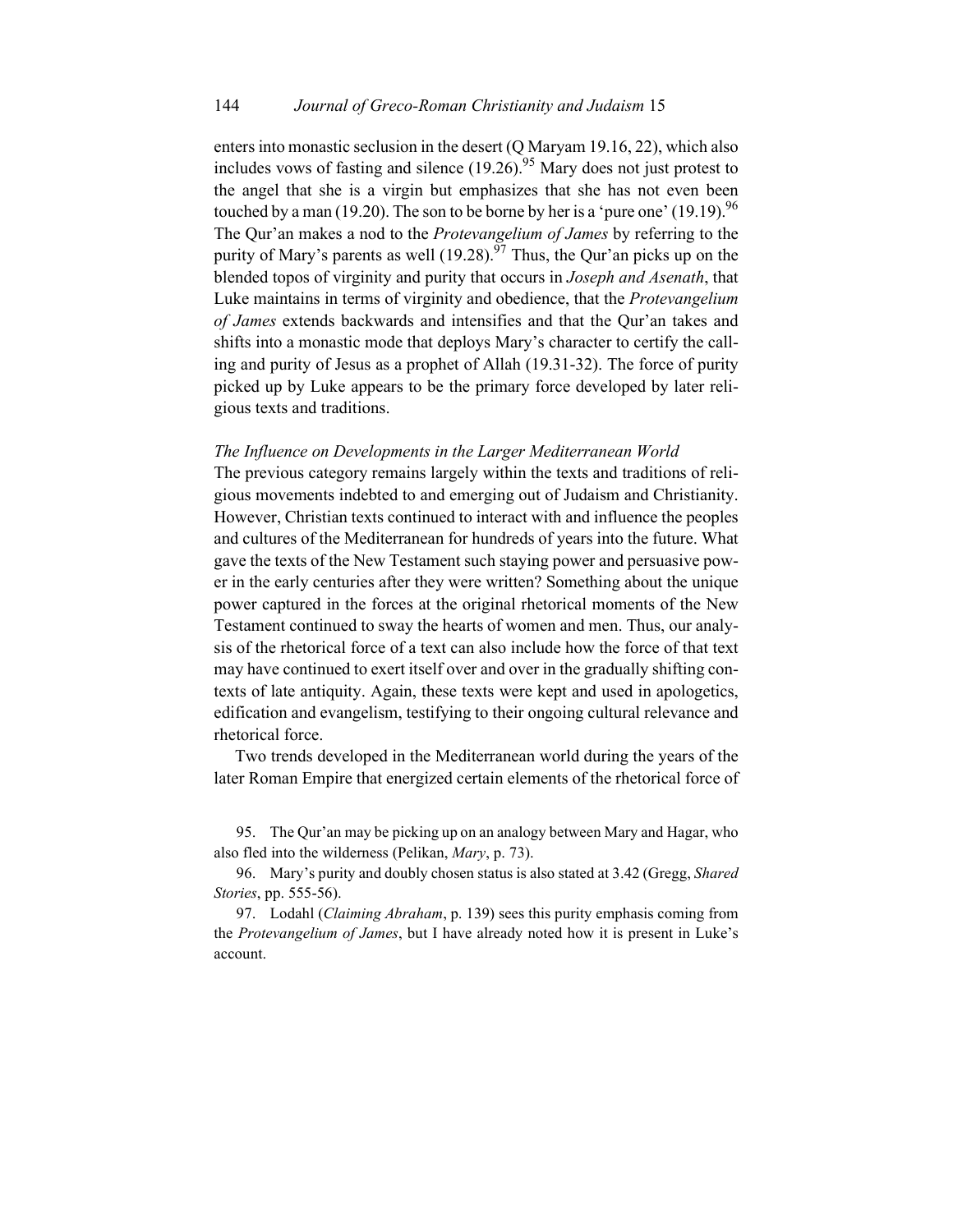this passage. First, we see the rise of powerful women in Roman society and politics. Julia Domna reigned with her husband Septimus Severus and then alongside her unmarried son Caracella, wielding broad influence for over 20 years.98 In the dissolution and controversies that followed Caracella's death, Julia Mamaea (niece of Julia Domna) rose to power and took control of the affairs of the empire.<sup>99</sup> She remained a widow in her power for many years, receiving titles that reflected her effective control of the empire.<sup>100</sup> High ranking, powerful women at the apex of the Roman Empire would have impacted the broader culture, paving the way for the veneration of Mary alongside her son Jesus.<sup>101</sup>

At this same time, the prestige of virginity was on the rise in the Mediterranean world.<sup>102</sup> The chastity of the vestal virgins was critical to the religious life of the empire as was the sexual faithfulness of matrons who offered rituals and prayers on behalf of the state.<sup>103</sup> Cooper argues that the Romans left themselves with a bit of a cultural conundrum by insisting that men must rise above the vagaries of attraction to women while also fathering sons and heirs. The Christians were able to step into this counterfactual challenge by portraying their own moral heroes as those who set aside the trappings of the world for higher goods. The virgin woman was one of the most potent images in

98. Barbara Levick, *Julia Domna: Syrian Empress* (New York: Routledge, 2007), pp. 57-73, and Jasper Burns, *Great Women of Imperial Rome: Mothers and Wives of the Caesars* (New York: Routledge, 2007), p. 181.

99. Burns, *Great Women*, p. 215.

100. Burns, *Great Women*, p. 217.

101. One could also consider the influence of the worship of mother goddesses in the Roman Empire. This matrix of the feminine in religion may have also played a reciprocal role in the veneration of Mary in this era. The confluence and interaction of these traditions is explored in Stephen Benko, *The Virgin Goddess: Studies in the Pagan and Christian Roots of Mariology* (SHR, 59; Leiden: Brill, 1993). This would be an example of how an interpreter must select some materials in the analysis of rhetorical force. The text considers women with political influence, but the religious angle could also be analyzed.

102. Rubin (*Mother*, p. 23) speaks of the lifestyle of virginity among Christians as gaining the respect of non-Christians but does not explore the broader cultural changes that informed this trend.

103. Lynn H. Cohick, *Women in the World of the Earliest Christians: Illuminating Ancient Ways of Life* (Grand Rapids: BakerAcademic, 2009), pp. 162-63, 183.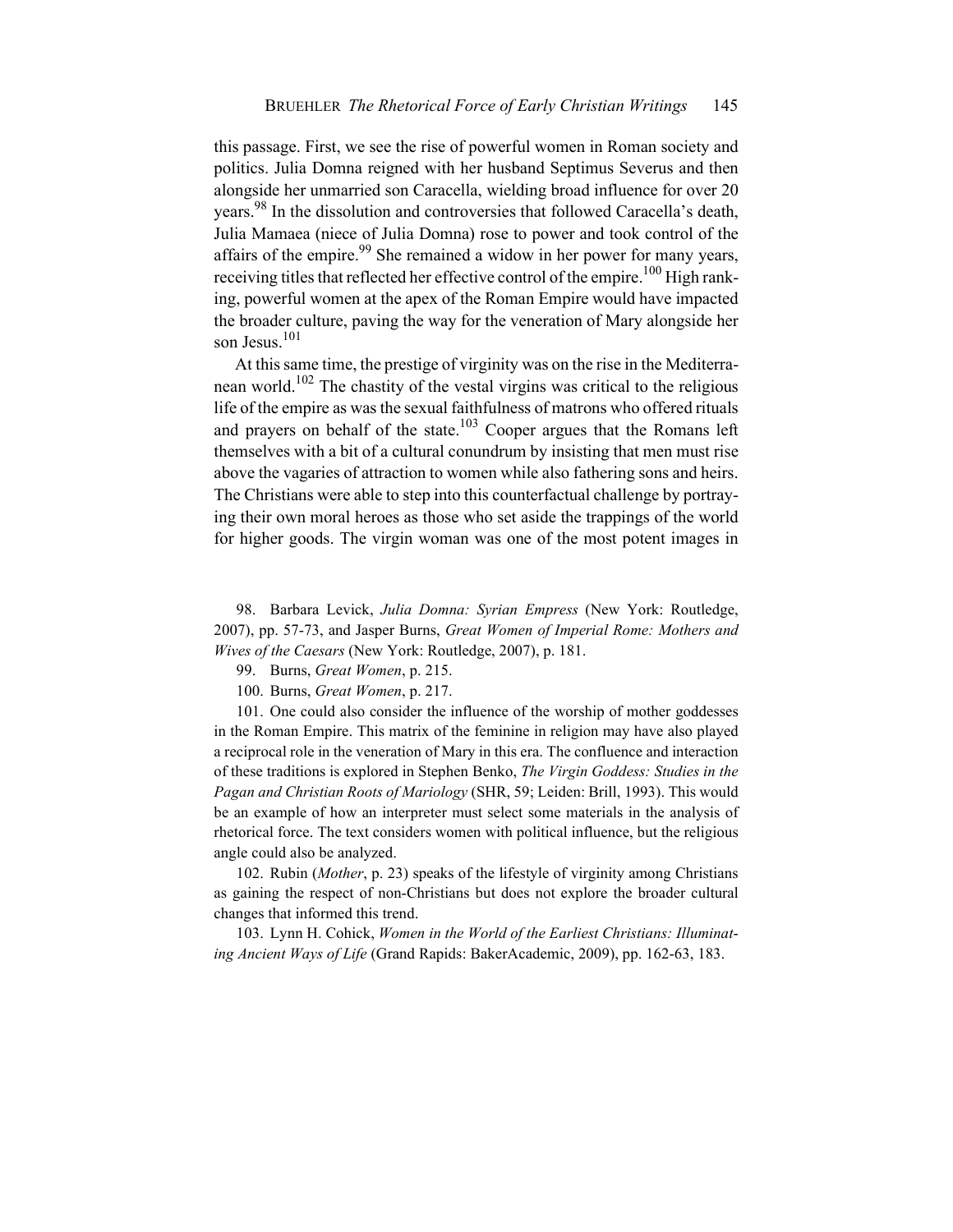## 146 *Journal of Greco-Roman Christianity and Judaism* 15

this cultural shift.<sup>104</sup> Cooper traces the ideal of marital fidelity and concord that emerged in the Augustan era alongside the enduring Roman desire for masculine self-mastery and stoic reserve.<sup>105</sup> The Christians offered a solution, a solution that had a personal anchor in the rhetorical forces that Luke blended together in his portrayal of Mary. She was an honorable servant of God and experienced divine power. She was also a pure virgin, but she was also married to Joseph. Mary was virgin, bride and mother—Luke's rhetorical moment had linked forces that would come to meet this later cultural dilemma.<sup>106</sup> The Christian tradition had a female figure connected to its Lord and Savior who became a paradigm of a new model of the male-female relationship where men and women could live together apart from the corrupting powers of sexuality, freeing them to do good in this world and be prepared for the next.

### *Conclusion*

The emerging religious discourse found in the New Testament was creative and generative, bringing together various topoi and traditions in ways that effectively met the rhetorical exigencies of a moment—but not just of that moment, for these texts continued to have rhetorical force for years to come. This overview provides examples of how one might analyze the rhetorical force of a particular New Testament text to see how its persuasive effects may have contributed to the persistence, growth and influence of the Christian movement. Luke's presentation of Mary at the annunciation portrays her as the model of a morally pure virgin, casts her child in the paradigm of other prodigious offspring of deities, prepares Luke's readers for other important women in the narrative, marks the direct activity of God in Jesus' origins, echoes the paradigm of chaste female mediators of divine gifts, sets the stage for development of religious discourse around virginal purity and offers a

104. Kate Cooper, *The Virgin and the Bride: Idealized Womanhood in Late Antiquity* (Cambridge, MA: Harvard University Press, 1997), pp. ix-x. Cooper's book is a model of analyzing rhetorical force as emerging discourse. She avows taking a distinctly 'literate, Roman perspective' that could make sense of the rise of the role of Mary that took place in this era.

105. Cooper, *Virgin*, pp. 10-20.

106. Cooper, *Virgin*, p. 145 and Rubin, *Mother*, pp. 23-24.